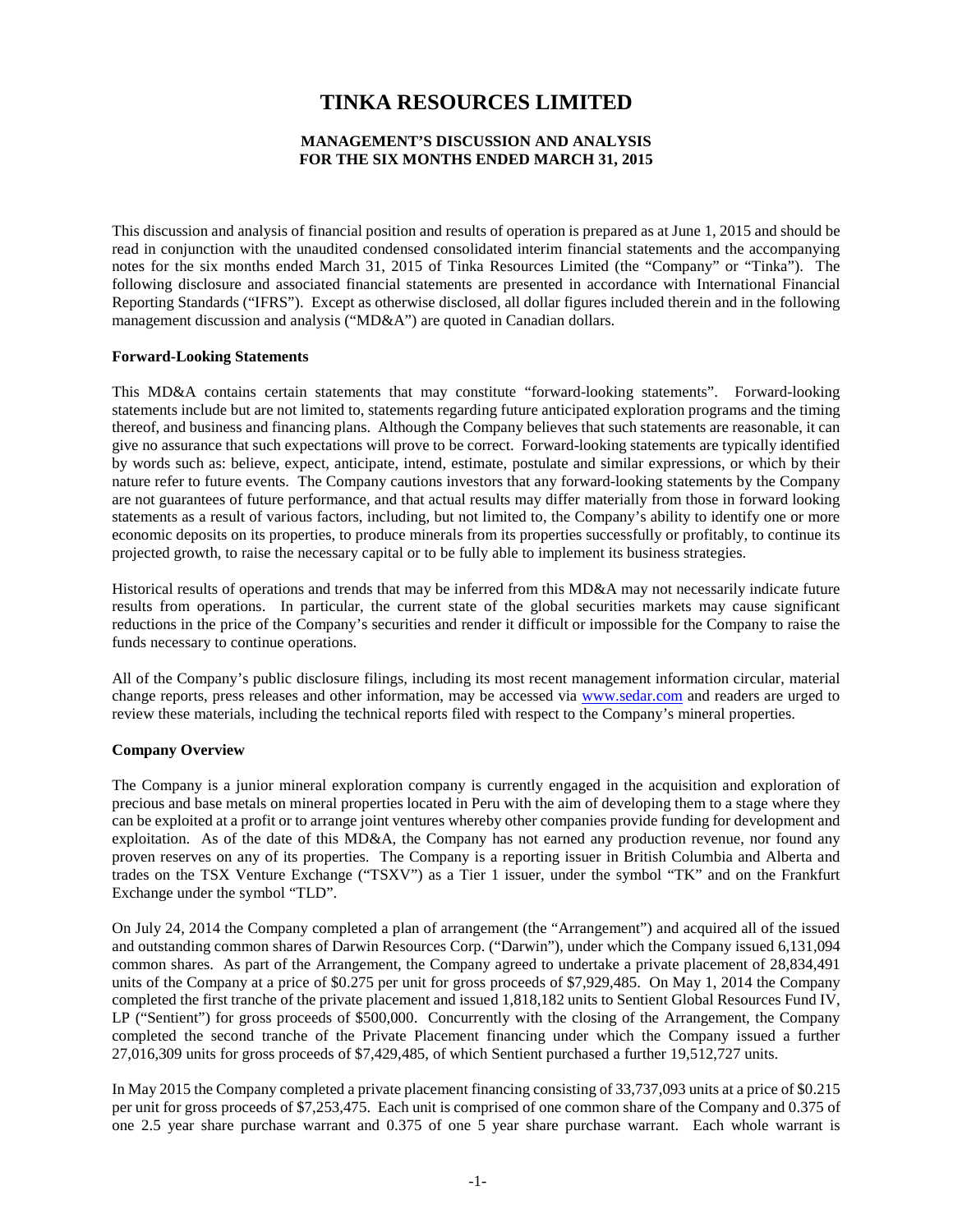exercisable to acquire one additional common share of the Company at a price of \$0.30 as to the 2.5 year warrants and at a price of \$0.45 as to the 5 year warrants.

International Finance Corporation ("IFC"), a member of the World Bank Group, participated in the private placement for a total of 20,930,232 units for gross proceeds of \$4,500,000. Upon closing of the private placement, IFC became an insider of the Company holding approximately 14.0% of the issued and outstanding share capital of the Company on an undiluted basis. In addition, Sentient, an insider of Tinka, participated in the private placement for a total of 9,302,326 units for gross proceeds of \$2,000,000.

No fees were payable on the IFC, Sentient and non-arms-length portions of the private placement. The Company issued 47,500 finder's units, based on 5% of the portion of the private placement purchased by arms-length parties, at an ascribed value of \$10,213. The finder's units have the same terms as the private placement units.

IFC's participation in the private placement was subject to the completion of due diligence and certain conditions, including approval by IFC's Board of Directors and a requirement that the Company meet IFC's environmental, social and safety standards on an ongoing basis. Accordingly, on May 20, 2015 the Company officially adopted a comprehensive Health, Safety, Environment, Labour and Community policy ("the HSEC Policy") and ensured that the HSEC Policy was made known to all its managers, staff, contractors, and partners, and that it will be proactively implemented, reviewed, and updated.

IFC has been granted a pre-emptive right to maintain its pro-rata diluted percentage interest in the issued and outstanding share capital of the Company in connection with any future issuances of securities of the Company, other than in connection with Company securities issued pursuant to the Company's employee stock option plan or any convertible securities of the Company outstanding.

For so long as IFC owns 5% or more of the issued and outstanding share capital of the Company (on a diluted basis assuming exercise of warrants held by IFC only), IFC will have the right to nominate one individual to the Company's Board of Directors.

The proceeds from the private placements are to be used for conducting exploration and resource development work on the Ayawilca and Colquipucro projects and for general working capital purposes.

# **Corporate Update**

At the Company's Annual and Special Meeting of Shareholders held on February 27, 2015 (the "AGM"), Messrs. Graham Carman, Nick DeMare, David Henstridge, William Lee and Ms. Yanina Barila were re-elected to serve as directors of the Company. Shareholders of the Company also approved and ratified the Company's existing 10% rolling Stock Option Plan. In addition, disinterested shareholder approval was obtained for the potential creation of a new "Control Person" of the Company as more particularly described in the Company's Information Circular. The Information Circular is available for download under the Company's profile on SEDAR at [www.sedar.com](http://www.sedar.com/) or on the Company's website at<http://www.tinkaresources.com/s/agm.asp> .

Subsequent to the AGM, the board of directors re-appointed Mr. Carman as President and Chief Executive Officer ("CEO"), Mr. DeMare as Chief Financial Officer ("CFO"), Mr. John Nebocat as Vice President of Exploration ("VP Exploration") and Ms. Mariana Bermudez as Corporate Secretary. Messrs. DeMare, Henstridge and Lee have been re-appointed as members of the Audit Committee.

In April 2015 Mr. Nebocat resigned his position as VP Exploration and Mr. Alvaro Fernandez-Baca was appointed as VP Exploration. Mr. Nebocat, who held the position of VP Exploration for Tinka since January 2013, is now a consulting geologist for the Company. Mr. Fernandez-Baca, a Peruvian citizen, holds a Geology degree from the University of Edinburgh (1996) with 19 years' experience working in mineral exploration and project management in Latin American and around the world. Mr. Fernandez-Baca is a professional geoscientist registered with the Association of Professional Engineers and Geoscientists of the Province of British Columbia (APEGBC) and is based in Lima. Mr. Fernandez-Baca has served as a qualified person for various publicly-listed companies and has authored several NI 43-101 technical reports.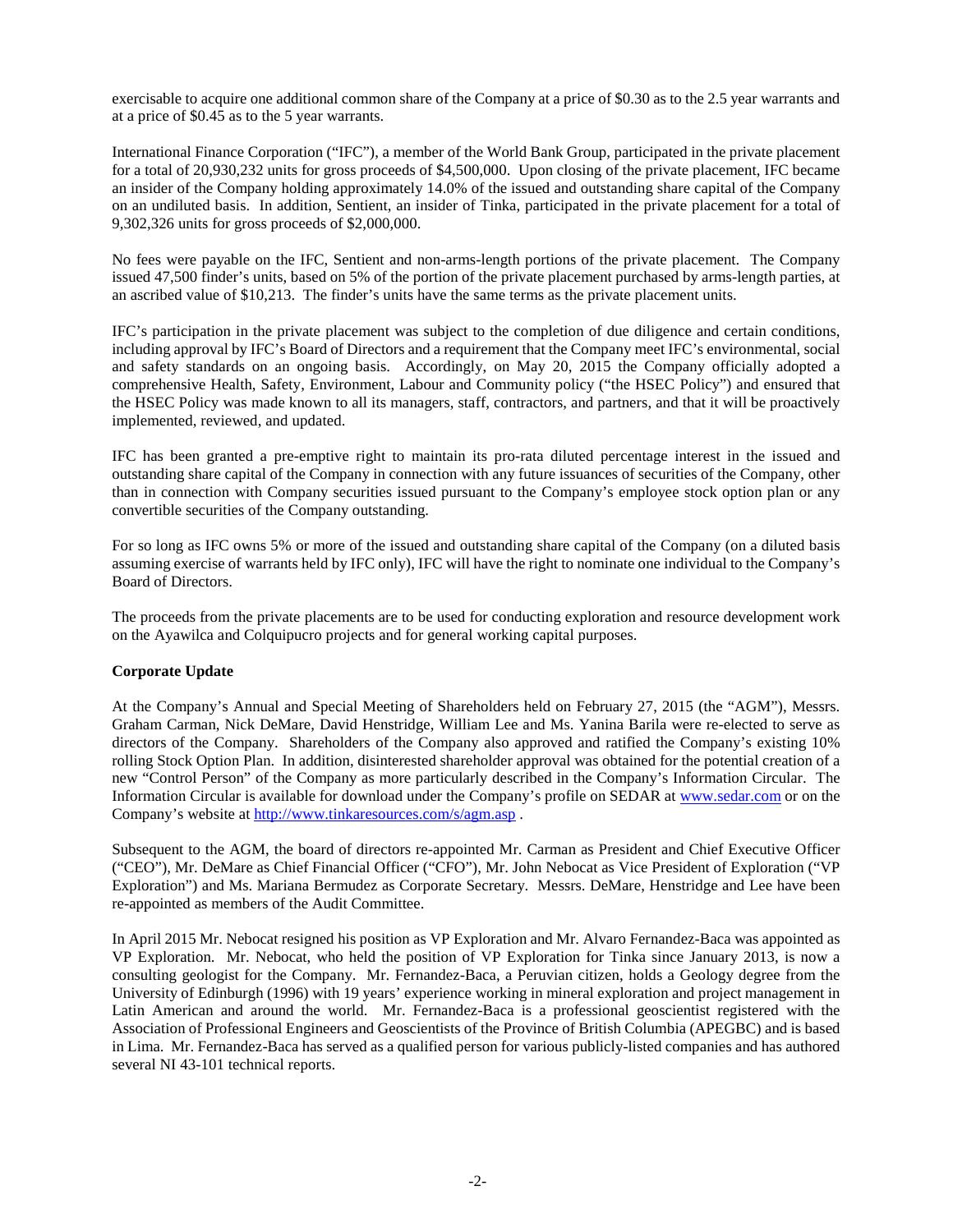# **Exploration Projects, Peru**

As of the date of this MD&A, Tinka owns 52 mining concessions covering 12,140 hectares at the Company's flagship Ayawilca zinc and Colquipucro silver projects in central Peru. In addition, Tinka has 11 mining concessions covering 7,337 hectares elsewhere in Peru.

The Ayawilca zinc and Colquipucro silver projects are located within the District of San Pedro de Pillao, Province of Daniel Alcides Carrion, Department of Pasco 200 kilometres northeast of Lima. The projects are 40 kilometres northwest of the world-class Cerro de Pasco zinc-lead-silver mine at elevations of between 3,800 and 4,360 metres.

# *Ayawilca Zinc Project*

## *Inferred Mineral Resource Estimate*

During the quarter, Tinka announced its first mineral resource estimate for its 100%-owned Ayawilca zinc (Zn) indium (In) - silver (Ag) - lead (Pb) deposit (see News Release [dated February 26 2015\)](http://www.tinkaresources.com/s/NewsReleases.asp?ReportID=697874&_Type=News&_Title=Tinka-Announces-Initial-Inferred-Zinc-Resource-of-13.3-Million-Tonnes-Gradi...). The inferred mineral resource at Ayawilca occurs in three separate structures (West, Central, and East), all of which remain open along strike. The mineral resources were estimated by Roscoe Postle Associates ("RPA") of Toronto, Canada. Highlights of the resource are:

- inferred mineral resource of 13.3 million tonnes grading 7.7 % zinc equivalent, containing;
	- 1.7 billion pounds of Zn;
	- 909,000 kilograms of In;
	- 5.8 million ounces of Ag; and
	- 55 million pounds of Pb.

Mineral resources at Ayawilca are reported on the basis of a possible underground mining scenario at a cut-off NSR value of US \$60/t (Table 1) using the drill results available to February 23, 2015. No mineral reserves have yet been estimated at Ayawilca.

| Zone         | <b>Tonnage</b><br>(Mt) | Zn<br>(%) | Zn Eq.<br>(%) | Pb<br>$(\%)$ | <b>In</b><br>(g/t) | Ag<br>(g/t) | Zn<br>(Mlb) | Pb<br>(Mlb) | In<br>(kg) | Ag<br>(Moz) |
|--------------|------------------------|-----------|---------------|--------------|--------------------|-------------|-------------|-------------|------------|-------------|
| West         | 5.7                    | 6.7       | 8.9           | 0.2          | 81                 | 15          | 846         | 22          | 459,000    | 2.7         |
| Central      | 2.2                    | 5.0       | 6.8           | 0. .         | 73                 |             | 248         |             | 163.000    | 0.5         |
| East         | 5.4                    | 5.3       | 6.8           | 0.3          | 53                 | 15          | 625         | 31          | 287,000    | 2.6         |
| <b>Total</b> | 13.3                   | 5.9       | 7.7           | 0.2          | 68                 | 14          | 1.719       | 55          | 909.000    | 5.8         |

# **Table 1. Inferred Mineral Resources at Ayawilca as of February 23, 2015**

**Notes:**

1. CIM definitions were followed for mineral resources.

2. Mineral resources are reported above an NSR cut-off value of US \$60 per tonne.

3. The NSR value was based on estimated metallurgical recoveries, assumed metal prices and smelter terms, which include payable factors, treatment charges, penalties, and refining charges. Metal price assumptions were: US \$1.20/lb Zn, US \$550/kg In, US \$24.00/oz Ag, and US \$1.10/lb Pb. Metal recovery assumptions were: 90% Zn, 75% In, 50% Ag, and 75% Pb. The NSR value for each block was calculated using the following NSR factors: US \$15.24 per % Zn, US \$5.57 per % Pb, US \$0.33 per gram In, and US \$0.34 per gram Ag.

Zn Eq.(%) = [Zn(%)\*US \$15.24+Pb(%)\*US \$5.57+In(g/t)\*US \$0.33+Ag (g/t)\*US \$0.34]/ US \$15.24

5. Numbers may not add due to rounding.

The drill database includes 18,634 metres in 43 drill holes. A set of cross-sections and level plans were interpreted to construct three-dimensional wireframe models at an NSR cut-off value of US \$60/t. Prior to compositing to two metre lengths, high Zn, In, and Ag values were cut to 25%, 500 g/t, and 100 g/t, respectively. Block model grades within the wireframe models were interpolated by inverse distance cubed. Density was estimated to be 3.55  $t/m<sup>3</sup>$  using 21 density measurements located within the wireframe models.

<sup>4.</sup> The zinc equivalent (Zn Eq.%) value was calculated using the following formula: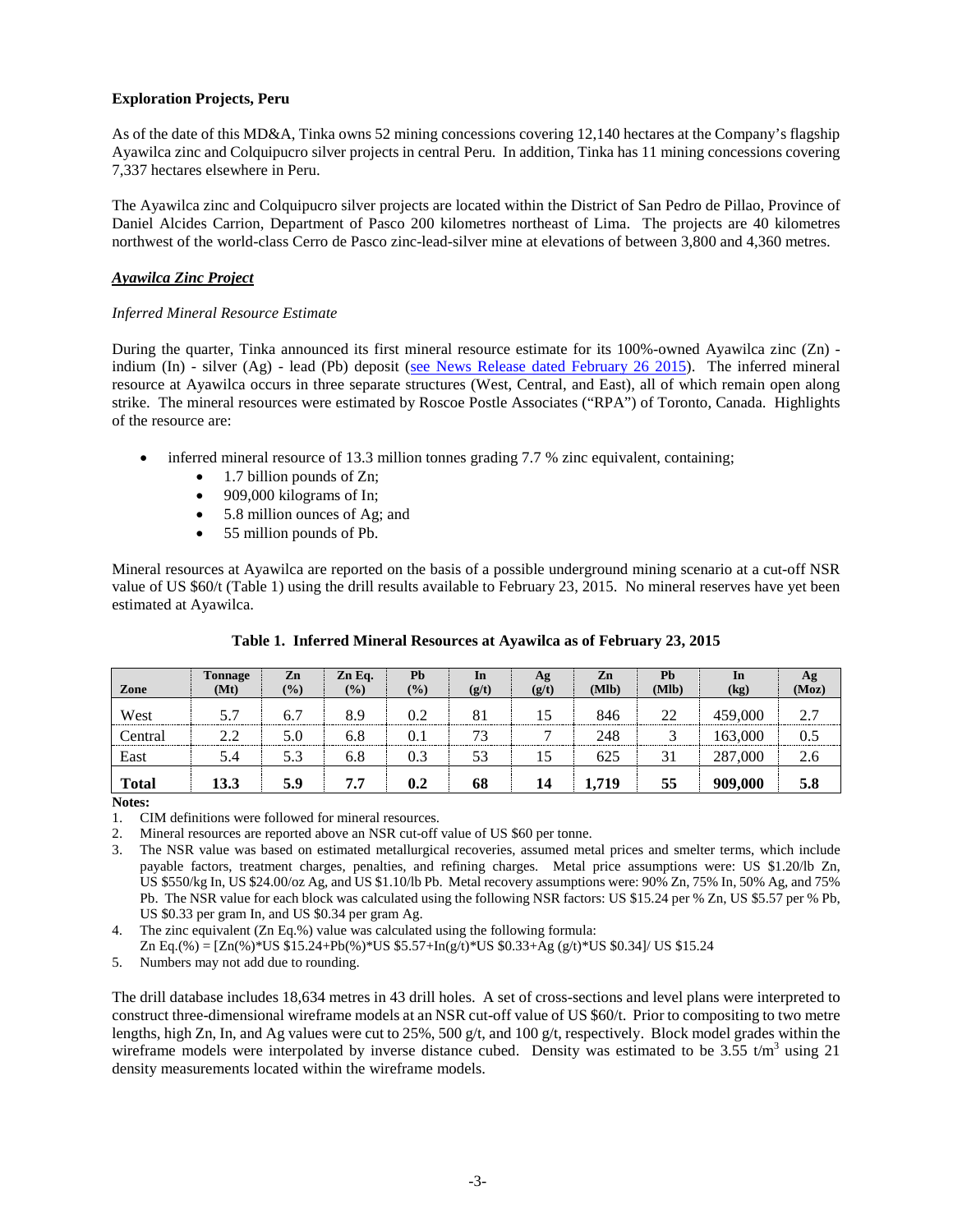# *Geology of the Zinc Resource*

Zinc mineralization occurs in brecciated limestone hosted by four sub-parallel NW to NNW trending corridors 200-400 metres long by 100-200 metres wide in horizontal plan. Zinc mineralization occurs as stacked, flat-lying replacement "mantos" typically 20 to 50 metres thick, associated with semi-massive to massive sulphides consisting of pyrite, pyrrhotite and sphalerite with minor to trace, galena, chalcopyrite and arsenopyrite. Magnetite and manganese oxides are common around the sulfide zones, replacing the limestone along irregular bedding planes and fractures.

At least three phases of sphalerite are recognized; a dark iron-rich sphalerite (most abundant), a red sphalerite (occurs commonly with magnetite), and a light coloured (yellow) sphalerite which may be accompanied by galena. The ratio of galena: sphalerite is typically low  $(-1:30)$ . Sulphides, dominated by pyrite, replace the matrix and clasts of the host sediments and pre-existing magnetite accompanied by siderite, clays, and chlorite. Indium is believed to occur within the mineral lattice of the dark iron-rich sphalerite, increasing with depth.

## *Drill Results*

To date, Tinka has drilled 18,756 metres in 54 diamond drill holes at Ayawilca. The full suite of zinc (indium-silver-lead) drill intersections were released on [February 23, 2015](http://www.tinkaresources.com/s/NewsReleases.asp?ReportID=697083&_Type=News&_Title=Tinka-Confirms-Indium-With-Zinc-Mineralization-At-Ayawilca-Peru) from West, Central, and East Ayawilca (Table 2). It is important to note that the current mineral resource zones are part of a large mineralized system which extends beyond the limits of the current drilling area. New targets and extensions of the resource wireframes are to be drill tested later in 2015 (see "*Upcoming Exploration*" section below).

Some key zinc drill intersections to date include:

- A13-05 (West Ayawilca): 212.9 metres at 5.3 % zinc & 83 grams per tonne  $(g/t)$  indium from 130.3 metres depth, including 16.0 metres at 18.1 % zinc & 120 g/t indium from 150.0 metres depth, and 10.0 metres at 12.9 % zinc  $\&$  670 g/t indium from 316.0 metres depth;
- A12-08 (Central Ayawilca): 36.5 metres at 6.5 % zinc & 63 g/t indium from 162.0 metres depth, and 38.0 metres at 4.6 % zinc & 117 g/t indium from 266.0 metres depth;
- A14-18 (East Ayawilca): 28.8 metres at 5.6 % zinc & 27  $g/t$  indium from 331.2 metres depth, and 36.9 metres at 5.6 % zinc & 14 g/t indium from 375.1 metres depth;

Zinc (lead-silver-indium) intercepts for all drill holes are provided in Table 2, using a 1% Zn cut off over 6 metre intervals. The zinc mineralization is interpreted to be generally gently-dipping, replacing favourable sedimentary units. The true widths of the intercepts are believed to be at least 75% of the down-hole widths.

| <b>Drill Hole</b>   | From<br>(m) | To<br>(m) | <b>Interval</b><br>(m) | Zn<br>$($ %) | <b>Ph</b><br>$($ %) | Ag<br>(g/t) | In<br>(g/t) | <b>Ayawilca Prospect / Comment</b> |
|---------------------|-------------|-----------|------------------------|--------------|---------------------|-------------|-------------|------------------------------------|
| A <sub>13</sub> -05 | 130.30      | 343.20    | 212.90                 | 5.34         | 0.17                | 15          | 83          | West                               |
| including           | 130.30      | 179.50    | 49.20                  | 10.07        | 0.55                | 32          | 51          |                                    |
| including           | 150.00      | 166.00    | 16.00                  | 18.14        | 0.05                | 39          | 120         |                                    |
| and                 | 316.00      | 326.00    | 10.00                  | 12.93        | 0.02                | 42          | 670         |                                    |
| A14-22              | 170.00      | 318.50    | 148.50                 | 4.33         | 0.36                | 15          | 55          | West                               |
| including           | 211.20      | 244.00    | 32.80                  | 7.44         | 0.02                | 10          | 66          |                                    |
| including           | 228.00      | 233.75    | 5.75                   | 16.76        | 0.02                | 24          | 170         |                                    |
| and                 | 283.50      | 314.50    | 31.00                  | 6.31         | 0.39                | 13          | 101         |                                    |
| including           | 293.90      | 295.90    | 2.00                   | 28.94        | 5.84                | 139         | 606         |                                    |
| A <sub>12</sub> -08 | 162.00      | 232.00    | 70.00                  | 4.77         | 0.16                | 5.          | 33          | Central                            |
| including           | 170.00      | 174.00    | 4.00                   | 11.66        | 0.03                | 9           |             |                                    |
| and                 | 195.50      | 232.00    | 36.50                  | 6.51         | 0.02                | 5           | 63          |                                    |
| including           | 195.50      | 214.50    | 19.00                  | 9.02         | 0.02                | 6           | 74          |                                    |
| and                 | 266.00      | 304.00    | 38.00                  | 4.61         | 0.02                | 7           | 117         | No recovery 304-314.1 m            |
| A <sub>14</sub> -19 | 184.00      | 328.90    | 144.90                 | 3.88         | 0.03                | $\tau$      | 36          | West                               |
| including           | 250.00      | 268.00    | 18.00                  | 7.11         | 0.01                | 11          | 27          |                                    |

**Table 2. Summary of Significant Zinc (Indium-Silver-Lead) Drill Intersections**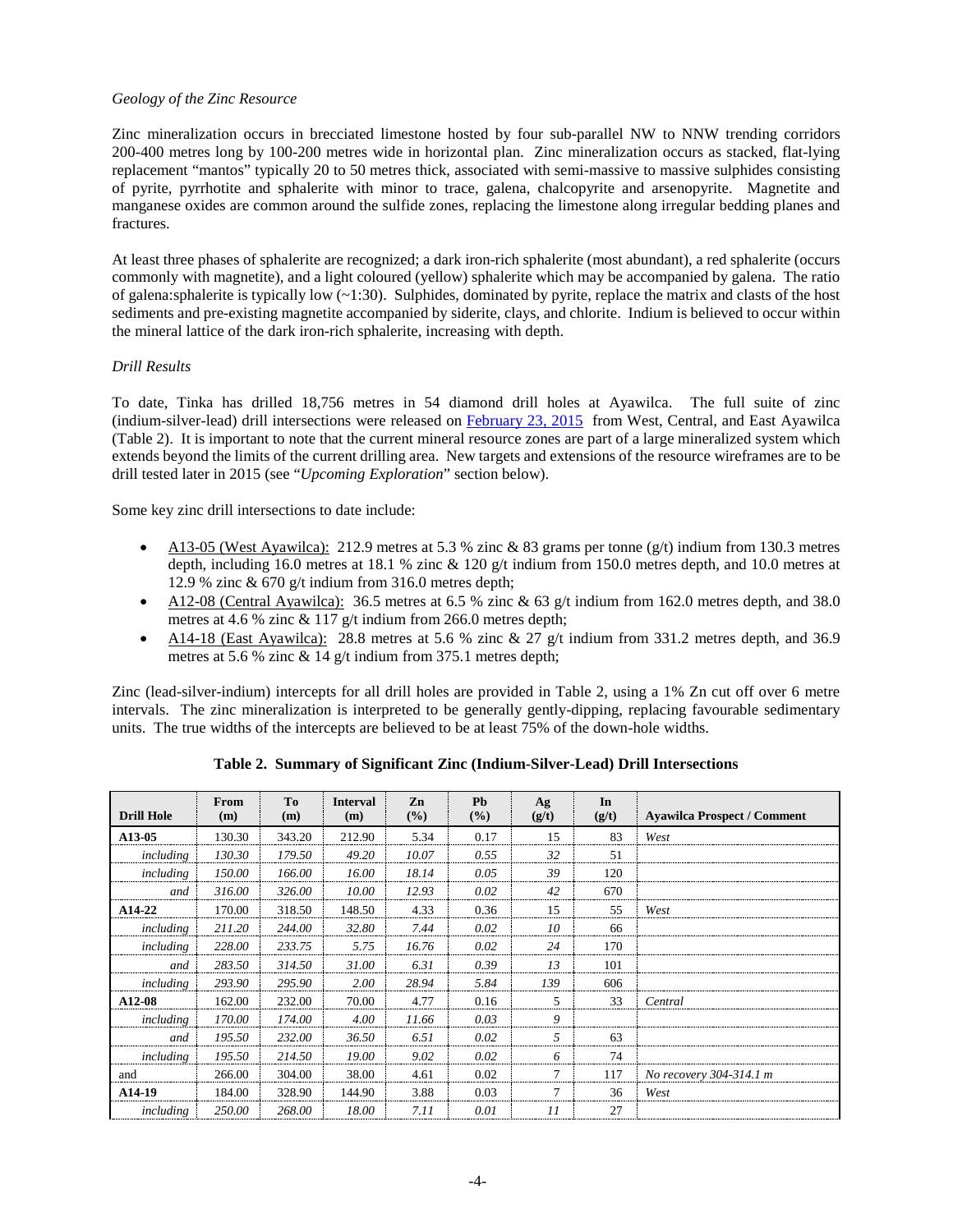| <b>Drill Hole</b> | From<br>(m) | To<br>(m) | <b>Interval</b><br>(m) | Zn<br>(%) | Pb<br>(%) | Ag<br>(g/t)    | In<br>(g/t)    | <b>Ayawilca Prospect / Comment</b> |
|-------------------|-------------|-----------|------------------------|-----------|-----------|----------------|----------------|------------------------------------|
| A13-06            | 170.00      | 196.00    | 26.00                  | 2.20      | 0.05      | 5              | 11             | West                               |
| and               | 210.00      | 322.00    | 112.00                 | 3.71      | 0.04      | 6              | 33             |                                    |
| including         | 262.00      | 322.00    | 60.00                  | 4.67      | 0.07      | 7              | 44             |                                    |
| including         | 264.65      | 278.00    | 13.35                  | 8.42      | 0.20      | 14             | 25             |                                    |
| and               | 312.00      | 322.00    | 10.00                  | 7.85      | 0.07      | 7              | 64             |                                    |
| $A14-18$          | 331.20      | 360.00    | 28.80                  | 5.62      | 0.17      | 10             | 27             | East                               |
| including         | 342.50      | 350.00    | 7.50                   | 8.75      | 0.30      | 20             | 60             |                                    |
| and               | 375.10      | 412.00    | 36.90                  | 5.62      | 0.41      | 9              | 14             |                                    |
| A14-33            | 92.00       | 95.40     | 3.40                   | 4.99      | 0.23      | 27             | 6              | West                               |
| and               | 114.00      | 120.00    | 6.00                   | 1.14      | 0.06      | 19             | $\mathbf{1}$   |                                    |
| and               | 131.50      | 136.00    | 4.50                   | 2.49      | 0.28      | 33             | $\mathbf{1}$   |                                    |
| and               | 184.00      | 206.00    | 22.00                  | 1.62      | 1.04      | 22             |                |                                    |
| and               | 268.00      | 345.10    | 77.10                  | 4.02      | 0.03      | $\overline{4}$ | 22             |                                    |
| including         | 270.90      | 279.70    | 8.80                   | 13.49     | 0.13      | 11             | 8              |                                    |
| A14-20            | 164.00      | 166.20    | 2.20                   | 20.96     | 0.11      | 80             | 11             | West                               |
| and               | 179.85      | 214.00    | 34.15                  | 5.27      | 0.25      | 22             | 26             |                                    |
| including         | 179.85      | 191.80    | 11.95                  | 10.52     | 0.40      | 23             | 75             |                                    |
| including         | 179.85      | 184.00    | 4.15                   | 24.80     | 1.00      | 58             | 205            |                                    |
| and               | 242.00      | 250.00    | 8.00                   | 2.23      | 1.28      | 181            |                |                                    |
| and               | 268.00      | 310.00    | 42.00                  | 4.26      | 0.08      | 25             | $\overline{c}$ |                                    |
| including         | 299.80      | 301.00    | 1.20                   | 18.64     | 0.14      | 52             | $30\,$         |                                    |
| A14-26            | 207.50      | 230.00    | 22.50                  | 2.82      | 2.04      | 61             | $\mathbf{1}$   | West                               |
| and               | 260.00      | 303.80    | 43.80                  | 5.38      | 0.16      | 13             | 86             |                                    |
| including         | 292.00      | 303.80    | 11.80                  | 13.89     | 0.04      | 22             | 315            |                                    |
| A13-04            | 181.85      | 220.85    | 39.00                  | 3.69      | 0.06      | 4              | 44             | Central                            |
| and               | 266.00      | 332.00    | 66.00                  | 2.28      | 0.11      | 4              | 28             |                                    |
| A13-02            | 236.00      | 328.00    | 92.00                  | 2.90      | 0.10      | 5              | 36             | Central                            |
| A14-32            | 203.30      | 218.00    | 14.70                  | 3.23      | 0.69      | 18             | 3              | West                               |
| and               | 230.00      | 269.20    | 39.20                  | 2.19      | 0.01      | 3              | 10             |                                    |
| A14-24            | 247.35      | 257.60    | 10.25                  | 1.50      | 0.08      | 35             | 22             | East                               |
| and               | 267.00      | 272.20    | 5.2                    | 3.95      | 0.01      | 6              | 158            |                                    |
| and               | 306.80      | 308.00    | 1.20                   | 10.43     | 0.12      | 19             | 221            |                                    |
| and               | 319.50      | 366.00    | 46.50                  | 3.97      | 0.36      | 30             | 88             |                                    |
| and               | 389.40      | 397.10    | 7.70                   | 5.14      | 0.61      | 31             | 57             |                                    |
| and               | 448.00      | 450.00    | 2.00                   | 0.50      | 0.24      | 151            | 30             |                                    |
| <b>DD53</b>       | 226.00      | 280.00    | 54.00                  | 3.50      | 0.12      | 8              | 49             | West                               |
| and               | 292.00      | 315.10    | 23.10                  | 2.54      | 0.03      | $\overline{2}$ | 19             |                                    |
| A14-29            | 203.30      | 204.60    | 1.30                   | 12.88     | 0.10      | 13             | 130            | East                               |
| and               | 321.40      | 329.80    | 8.40                   | 5.86      | 0.06      | $\tau$         | 12             |                                    |
| and               | 338.00      | 354.00    | 16.00                  | 3.03      | 0.04      | 3              | 22             |                                    |
| and               | 400.00      | 442.00    | 42.00                  | 3.25      | 0.28      | 15             | 12             |                                    |
| including         | 400.00      | 412.00    | 12.00                  | 7.03      | 0.02      | $\overline{4}$ | 10             |                                    |
| A14-31            | 98.00       | 104.00    | 6.00                   | 5.20      | 0.34      | 45             | 43             | East                               |
| and               | 200.00      | 212.00    | 12.00                  | 5.16      | 1.81      | 97             | 100            |                                    |
| and               | 310.00      | 315.00    | 5.00                   | 3.35      | 0.23      | 11             | 25             |                                    |
| and               | 322.10      | 325.50    | 3.40                   | 14.82     | 0.27      | 10             | 14             |                                    |
| and               | 411.20      | 414.20    | 3.00                   | 3.34      | 0.22      | 7              | 10             |                                    |
| A12-04A           | 260.00      | 280.00    | 20.00                  | 7.12      | 0.02      | 9              | 127            | West                               |
| including         | 266.00      | 278.00    | 12.00                  | 10.51     | 0.03      | 14             | <i>200</i>     |                                    |
| <b>DD71</b>       | 196.00      | 200.00    | 4.00                   | 30.90     | 0.32      | 63             | 3              | West                               |
| A14-21            | 164.00      | 183.60    | 19.60                  | 5.67      | 0.02      | 8              | 81             | East                               |
| including         | 166.00      | 172.00    | 6.00                   | 10.15     | 0.04      | 14             | 153            |                                    |
| A14-23            | 49.00       | 49.50     | 0.50                   | 18.30     | 0.39      | 34             | NA             | West                               |
| and               | 270.00      | 278.00    | 8.00                   | 2.95      | 0.24      | 16             | 40             |                                    |
| and               | 288.00      | 308.00    | 20.00                  | 3.61      | 0.02      | 3              | 34             |                                    |
|                   |             |           |                        |           |           |                |                |                                    |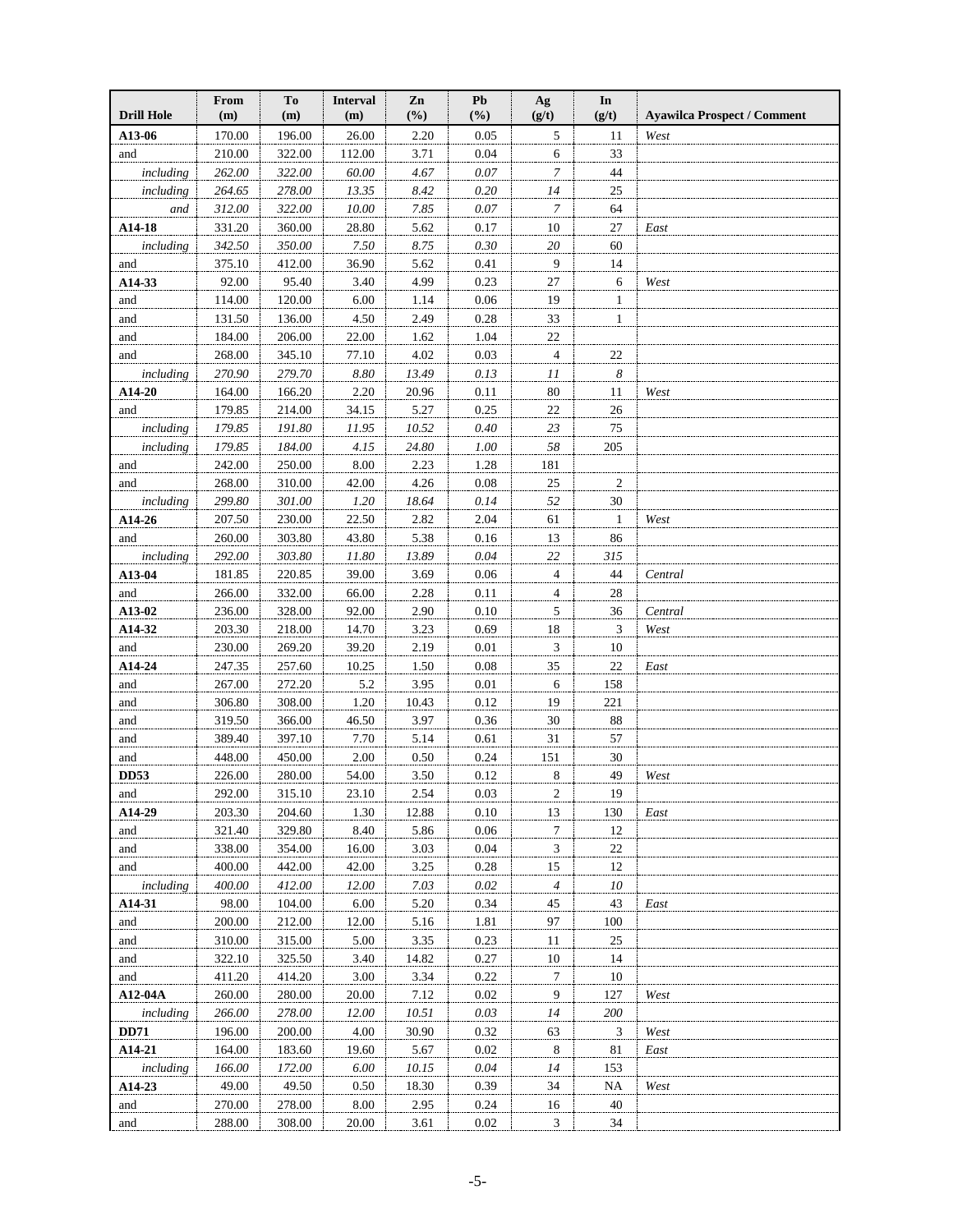| <b>Drill Hole</b> | From<br>(m) | T <sub>0</sub><br>(m) | <b>Interval</b><br>(m) | Zn<br>(%) | Ph<br>(%) | Ag<br>(g/t) | In<br>(g/t)    | <b>Ayawilca Prospect / Comment</b> |
|-------------------|-------------|-----------------------|------------------------|-----------|-----------|-------------|----------------|------------------------------------|
| <b>DD52B</b>      | 272.00      | 288.00                | 16.00                  | 6.00      | 0.12      | 8           | 54             | West. Includes 2m no recovery      |
| A12-09            | 216.00      | 245.50                | 29.50                  | 3.21      | 0.12      | 6           | 58             | Central                            |
| A13-01            | 224.00      | 236.00                | 12.00                  | 5.84      | 0.01      | 5.          | 157            | Central                            |
| A14-27            | 176.00      | 183.10                | 7.10                   | 5.04      | 0.04      | 14          |                | Central                            |
| including         | 179.00      | 179.50                | 0.50                   | 31.62     | 0.05      | 27          |                |                                    |
| and               | 338.50      | 348.00                | 9.50                   | 4.14      | 0.12      | 6           | 38             |                                    |
| A14-25            | 228.00      | 249.50                | 21.50                  | 1.85      | 0.28      | 10          | NA             | West. No recovery 249.5-251.3 m    |
| and               | 306.00      | 320.00                | 14.00                  | 1.33      | 0.27      | 8           | NA             |                                    |
| A13-03            | 165.30      | 174.00                | 8.70                   | 4.31      | 0.57      | 11          | 10             | Central                            |
| A13-07            | 75.80       | 76.90                 | 1.10                   | 30.00     | 0.06      | 54          | 187            | West                               |
| $A13-12A$         | 250         | 268                   | 18.00                  | 3.84      | 0.03      | 5           | 56             | Central                            |
| and               | 280.00      | 292.00                | 12.00                  | 4.22      | 0.24      | 16          | 17             |                                    |
| A13-15            | 329.20      | 344.00                | 14.80                  | 4.80      | 0.01      | 5           | 101            | Central                            |
| A13-16            | 370.00      | 394.00                | 24.00                  | 2.80      | 0.01      | 2           | 110            | East                               |
| A13-17            | 372.10      | 396.00                | 23.90                  | 2.90      | 0.18      | 18          | 22             | East                               |
| <b>DD70</b>       | 100.00      | 104.00                | 4.00                   | 10.45     | 0.04      | 59          | 14             | West                               |
| and               | 156.00      | 170.00                | 14.00                  | 4.18      | 0.07      | 12          | $\overline{2}$ |                                    |
| CDD46             | 274.00      | 282.90                | 8.90                   | 1.56      | 0.25      | 9           | 17             |                                    |
| A14-30            | 166.00      | 178.40                | 12.40                  | 1.24      | 0.64      | 65          | 2              | West                               |
| and               | 236.00      | 248.00                | 12.00                  | 1.00      | 0.98      | 61          |                |                                    |
| and               | 264.00      | 266.00                | 2.00                   | 6.01      | 2.75      | 212         |                |                                    |

#### **Notes:**

 $Zn = \text{zinc}$ ; Pb = lead; Ag = silver; In = indium; and NA = no assays available

• Down-hole intersections were calculated using a 1% zinc cut-off grade over 6 metre intervals.

The above zinc drill intercepts, including drill hole collar information, were released on **February 10, 2015.** 

Zones of no recovery are due to highly broken or fault zones.

#### *Tin - Copper Mineralization at Ayawilca*

Tinka announced potentially significant tin-copper mineralization in several drill holes o[n February 10, 2015.](http://www.tinkaresources.com/s/NewsReleases.asp?ReportID=695699&_Type=News&_Title=Tinka-Expands-Zinc-Tin-Copper-Mineralization-At-Ayawilca-Peru) The tin mineralization was discovered in the Central, East, and North Ayawilca areas following the re-assaying of nine 2012-2013 drill holes and the drilling of three holes in 2014. The tin-copper mineralization generally occurs beneath, and subjacent to, the zinc sulphide mineralization, though there are instances where both styles of mineralization occur concurrently. The relative age of the copper-tin mineralization with respect to the main zinc-indium mineralization is yet to be determined. The tin-copper footprint at Ayawilca, defined by drilling, now covers 1 kilometre by 0.5 kilometres, trending northeast, and open along trend. Tin-copper mineralization occurs within flat-lying sulphide lenses replacing limestone and in quartz veinlet 'stockworks' in metamorphic (phyllite) rocks.

Significant tin-copper drill results include:

- A14-27: 30.0 metres at 0.15 % tin and 0.28 % copper from 354.0 metres depth;
- A14-28: 62.7 metres at 0.26 % tin, 0.17 % copper and 0.5 % zinc from 452.0 metres depth;
- CDD46: 10.5 metres at 0.82 % tin and 0.10 % copper from 252.0 metres depth;
- A13-11: 16.2 metres at 1.03% tin and 0.67% copper from 328.0 metres depth (hole stopped in mineralization at 344.2 metres) including 2.0 metres at 4.8% tin and 2.1% copper from 330 metres;
- A13-12A: 30.8 metres at 0.54% tin and 0.17% copper from 326 metres depth, including 2.0 metres at 2.5% tin and 0.2% copper from 326 metres depth (hole stopped in mineralization at 356.8 metres);
- A13-01: 76.0 metres at 0.21 % tin and 0.36% copper from 276 metres depth, including 8 metres at 0.94% tin and 0.43% copper.

Based on a mineralogical QEMSCAN study of eight drill samples from Ayawilca, tin occurs predominantly as cassiterite, the most common ore mineral of tin, with minor stannite and herzenbergite (tin sulphide). Almost half of the cassiterite in these samples is coarse-grained  $(> 0.3 \text{ mm})$ , providing the opportunity for possible gravity separation of the coarser tin fractions in any future mining operation. Copper occurs as chalcopyrite, the most common sulphide mineral of copper.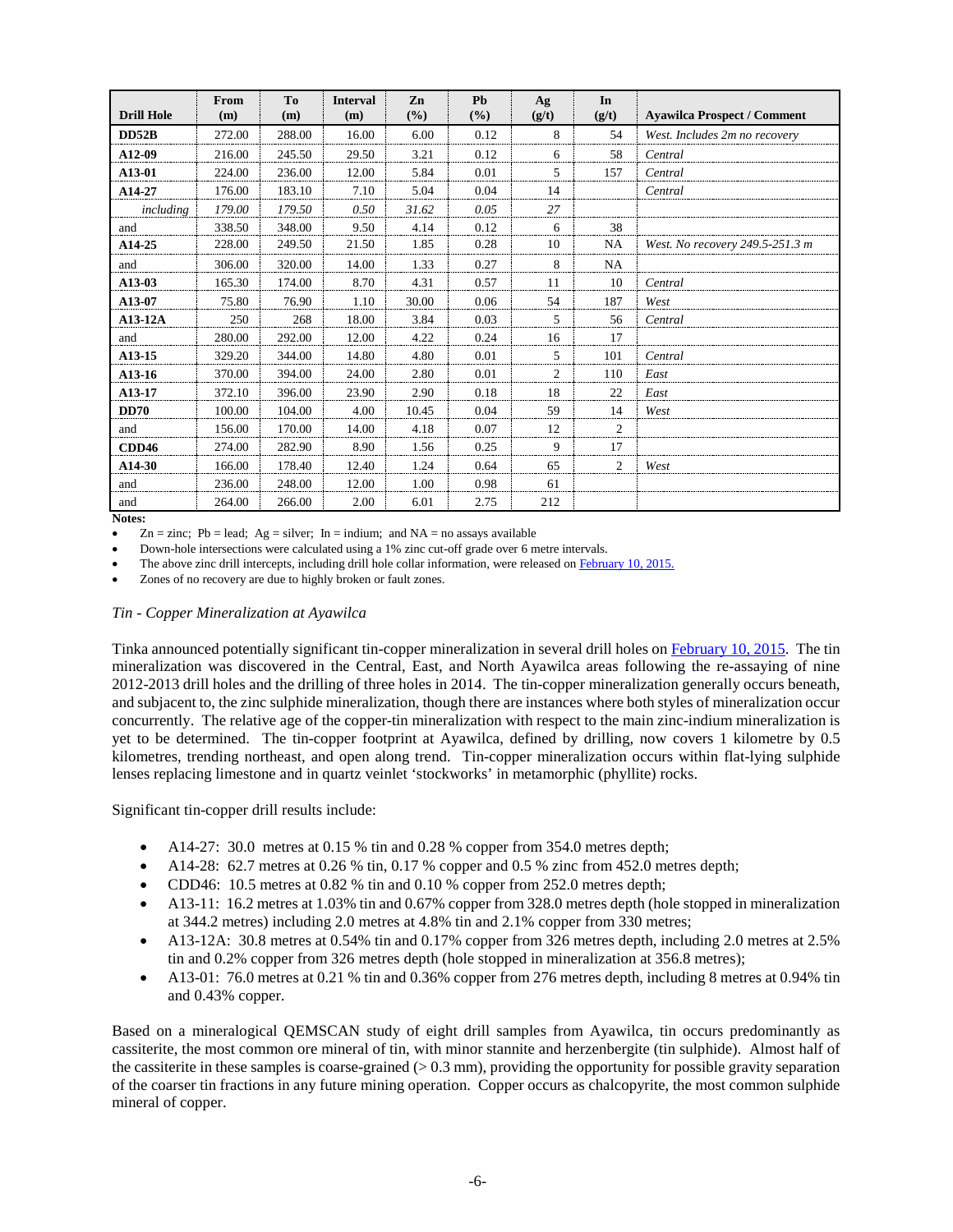## *Gravity Survey*

In December 2014, Tinka completed a gravity survey covering 10 km<sup>2</sup> at the Ayawilca - Colquipucro projects. Data points were collected over a 200 x 200 metre grid, with the main anomalies covered by a 100 x 100 metre grid. A large gravity anomaly was identified (+5mgal), covering an area of approximately  $3 \text{ km}^2$  coinciding with and extending beyond the footprint of the magnetic anomalies. The gravity anomaly is believed to be caused by semi-massive to sulphide accumulations. Modelling of this gravity data is continuing.

## *Upcoming Exploration*

The Company is requesting an extension of the drill permits to allow untested prospective areas to be drill tested, including Zone 3, Chaucha, and North Ayawilca. We expect this extended permit to be granted in late 2015.

An IP geophysical program is planned for Q2 2015, to identify additional zinc structures and sulphide targets at depth. Subject to financing, a 10,000 metre drill program is planned for Ayawilca and the extended permit areas from June through December 2015.

Readers are encouraged to read the entire technical report entitled "Technical Report on the Mineral Resource Estimate for the Ayawilca-Colquipucro Property, Department of Pasco, Peru", dated March 25, 2015 which can be found under the Company's profile on SEDAR at [http://www.sedar.com](http://www.sedar.com/) or on the Company's website at [http://www.tinkaresources.com](http://www.tinkaresources.com/)

## *Colquipucro Silver Project*

Colquipucro is a near-surface, sandstone-hosted, silver oxide project just 2 kilometres north of Ayawilca.

#### *Mineral Resource Estimate*

During the quarter, Tinka announced an updated mineral resource estimate at Colquipucro [\(see PR February 26 2015\)](http://www.tinkaresources.com/s/NewsReleases.asp?ReportID=697874&_Type=News&_Title=Tinka-Announces-Initial-Inferred-Zinc-Resource-of-13.3-Million-Tonnes-Gradi...). Mineral resources are reported within a preliminary pit shell generated in Whittle software at a cut-off of 15  $g/t$  Ag. Indicated mineral resources are estimated to total 7.4 million tonnes at an average grade of 60  $g/t$  Ag containing 14.3 million ounces of Ag (Table 3). Inferred mineral resources are estimated to total 8.5 million tonnes at an average grade of 48 g/t Ag containing 13.2 million ounces of Ag. A small amount of mineralization was not captured by the Whittle shell.

Mineral resources are contained within ten north-dipping high grade zones, a gently dipping basal zone, and a low grade halo that encompasses all high grade zones. Overall, the mineral resource covers a region 550 metres in the north-south direction by 380 metres in the east-west direction by about 75 metres thick. The deposit is located on a topographic high and ranges between 4,160 and 4,360 metres elevation. No mineral reserves have yet been estimated at Colquipucro.

| Classification | <b>Tonnage</b> (Mt) | g (Moz) |
|----------------|---------------------|---------|
| Indicated      |                     |         |
| 'nterred       |                     |         |

#### **Table 3. Mineral Resources at Colquipucro as of February 23, 2015**

Notes:

1. CIM definitions were followed for mineral resources.

- 2. Mineral resources are reported within a preliminary pit-shell and above a cut-off grade of 15 g/t Ag.
- 3. The cut-off grade is based on a price of US \$24 per ounce silver.
- 4. Numbers may not add due to rounding.

The drill database includes 8,003 m in 45 drill holes. A set of cross-sections and level plans were interpreted to construct three-dimensional wireframe models at a cut-off grade of 60 g/t Ag for the high grade zones and 15 g/t Ag for the low grade halo mineralization. Prior to compositing to two metre lengths, high Ag values were cut to  $360 \text{ g/t}$ Ag in the high grade lenses, and 120 g/t Ag in the low grade halo domain. Block model grades within the wireframe models were interpolated by inverse distance cubed. Density values were estimated from 41 measurements to be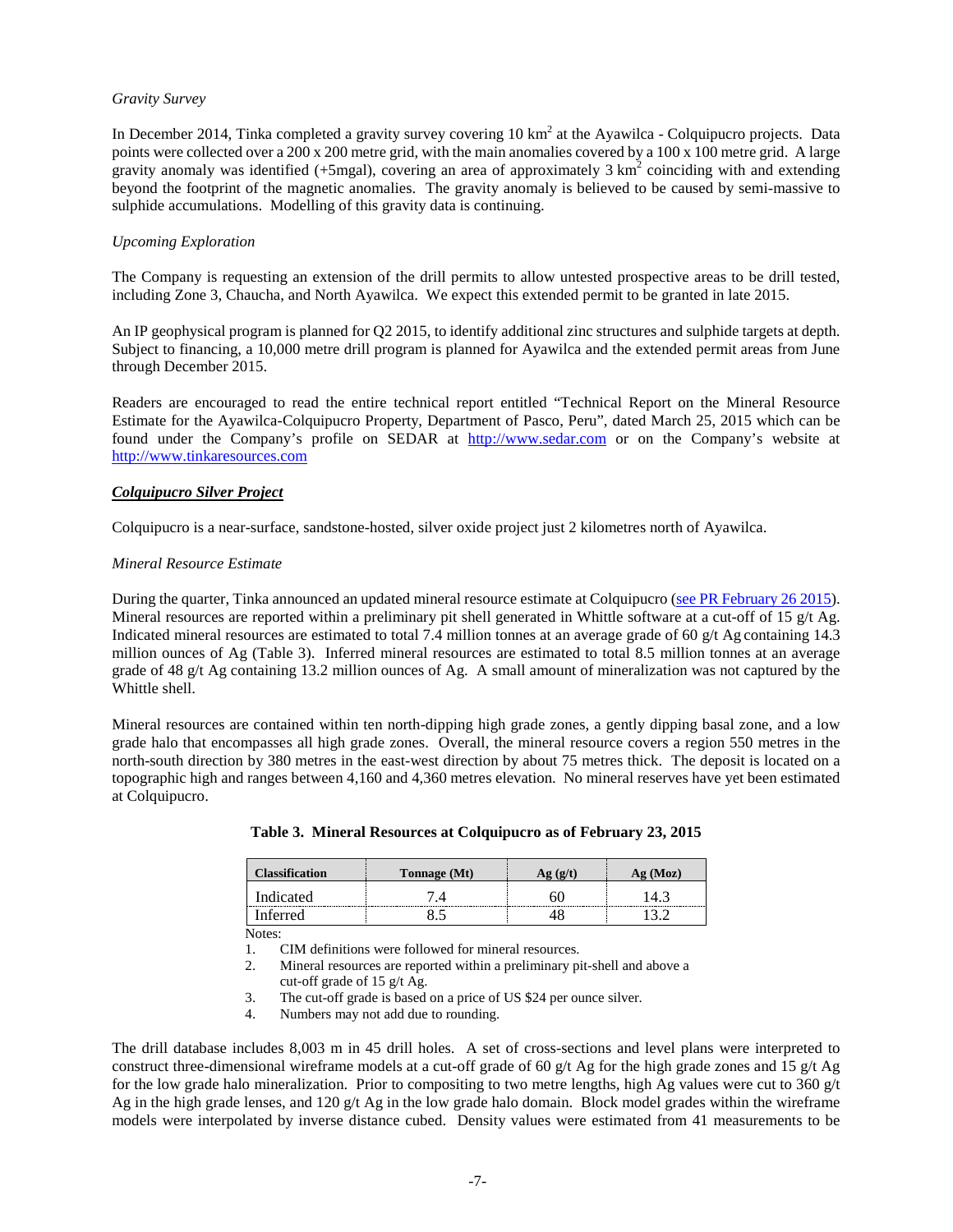2.48 t/m<sup>3</sup>. Classification into the Indicated and Inferred categories was guided by the drill hole spacing and the continuity of the mineralized zones.

## *Drill Results*

Tinka has completed 8,003 metres in 45 holes of diamond drilling at Colquipucro in several programs. Results of the most recent drill program of 1,578 metres in ten holes were released on [January 15, 2015.](http://www.tinkaresources.com/s/NewsReleases.asp?ReportID=691218&_Type=News&_Title=Tinka-Announces-Results-Of-1600-Metre-Ten-Hole-Drill-Program-At-Colquipucro...) Seven holes (CDD39 to CDD45) intersected near-surface, oxidized, silver mineralization over substantial thicknesses. Three other holes (CDD36 - CDD38) were step-out holes testing the extension of mineralization to the northwest with one hole intersecting significant grade. Table 4 summarizes all of Tinka's drill intersections at Colquipucro, using a 15 g/t silver cut-off over 6 metre intervals.

The silver mineralization is hosted by oxidized quartz sandstones (Goyllar Group) dipping gently to the southwest. The oxide mineralization occurs in fractured rocks with iron oxides (goethite, jarosite, hematite) after primary sulphides with or without manganese oxide. Relict sulphides are rare, with galena being observed on occasion. Mineralization appears to be enriched at the lower contact of the sandstone with limestone, and in east-west trending fracture zones which dip at moderate angles (30 to 60 degrees) to the north. Beneath the sandstone lies an altered limestone unit approximately 150 metres thick. The limestone hosts minor zinc mineralization at Colquipucro (oxidized or transitional). The true widths of the drill intercepts are between 60% and 100% of the reported down-hole widths.

| <b>Drill Hole</b> | From<br>(m) | T <sub>0</sub><br>(m) | <b>Interval</b><br>(m) | <b>Silver</b><br>(g/t) | <b>Comment</b>                  |
|-------------------|-------------|-----------------------|------------------------|------------------------|---------------------------------|
| <b>CDD45</b>      | 4.0         | 140.0                 | 136.0                  | 75                     | 2.7m no recovery in 4 intervals |
| including         | 40.0        | 54.0                  | <b>14.0</b>            | 211                    |                                 |
| <b>CDD44</b>      | 6.0         | 80.0                  | 74.0                   | 54                     |                                 |
| and               | 90.0        | 150.0                 | 60.0                   | 92                     |                                 |
| including         | 118.0       | 128.1                 | 10.1                   | 264                    |                                 |
| including         | 136.0       | 140.0                 | 4.0                    | 383                    |                                 |
| CDD43             | 26.0        | 32.0                  | 6.0                    | 40                     |                                 |
| and               | 62.0        | 72.0                  | 10.0                   | 30                     |                                 |
| and               | 86.0        | 94.0                  | 8.0                    | 34                     |                                 |
| and               | 104.0       | 142.9                 | 38.9                   | 200                    | 6.9m no recovery in 3 intervals |
| including         | 120.7       | 131.7                 | 11.0                   | 605                    |                                 |
| <b>CDD42</b>      | 20.0        | 96.0                  | 76.0                   | 61                     |                                 |
| including         | 58.0        | 66.0                  | 8.0                    | 177                    |                                 |
| <b>CDD41</b>      | 6.0         | 92.0                  | 86.0                   | 90                     | 7.1m no recovery in 3 intervals |
| including         | 18.0        | 44.0                  | 26.0                   | 119                    |                                 |
| including         | 66.0        | 78.0                  | 12.0                   | 198                    | 0.8m no recovery in 1 interval  |
| CDD40             | 1.2         | 90.0                  | 88.8                   | 50                     |                                 |
| and               | 154.0       | 216.0                 | 62.0                   | 51                     |                                 |
| including         | 202.0       | 208.0                 | 6.0                    | 169                    |                                 |
| <b>CDD39</b>      | 10.0        | 16.0                  | 6.0                    | 47                     |                                 |
| and               | 36.0        | 84.0                  | 48.0                   | 25                     | 1.5m no recovery in 1 interval  |
| and               | 94.0        | 134.5                 | 40.5                   | 140                    |                                 |
| including         | 102.0       | 106.0                 | 4.0                    | 699                    |                                 |
| <b>CDD37</b>      | 22.0        | 28.0                  | 6.0                    | 105                    |                                 |
| CDD34             | 74.0        | 112.3                 | 38.3                   | 56                     | 0.8m no recovery in 1 interval  |
| <b>CDD33</b>      | 28.0        | 54.0                  | 26.0                   | 37                     |                                 |
| <b>CDD31</b>      | 2.0         | 70.5                  | 68.5                   | 55                     |                                 |
| <b>CDD30</b>      | 2.0         | 106.0                 | 104.0                  | 96                     | 1.8m no recovery in 1 interval  |
| including         | 58.0        | 70.0                  | 12.0                   | 156                    |                                 |
| including         | 92.0        | 106.0                 | <b>14.0</b>            | 201                    |                                 |

**Table 4. Summary of Significant Silver Oxide Drill Intersections at Colquipucro**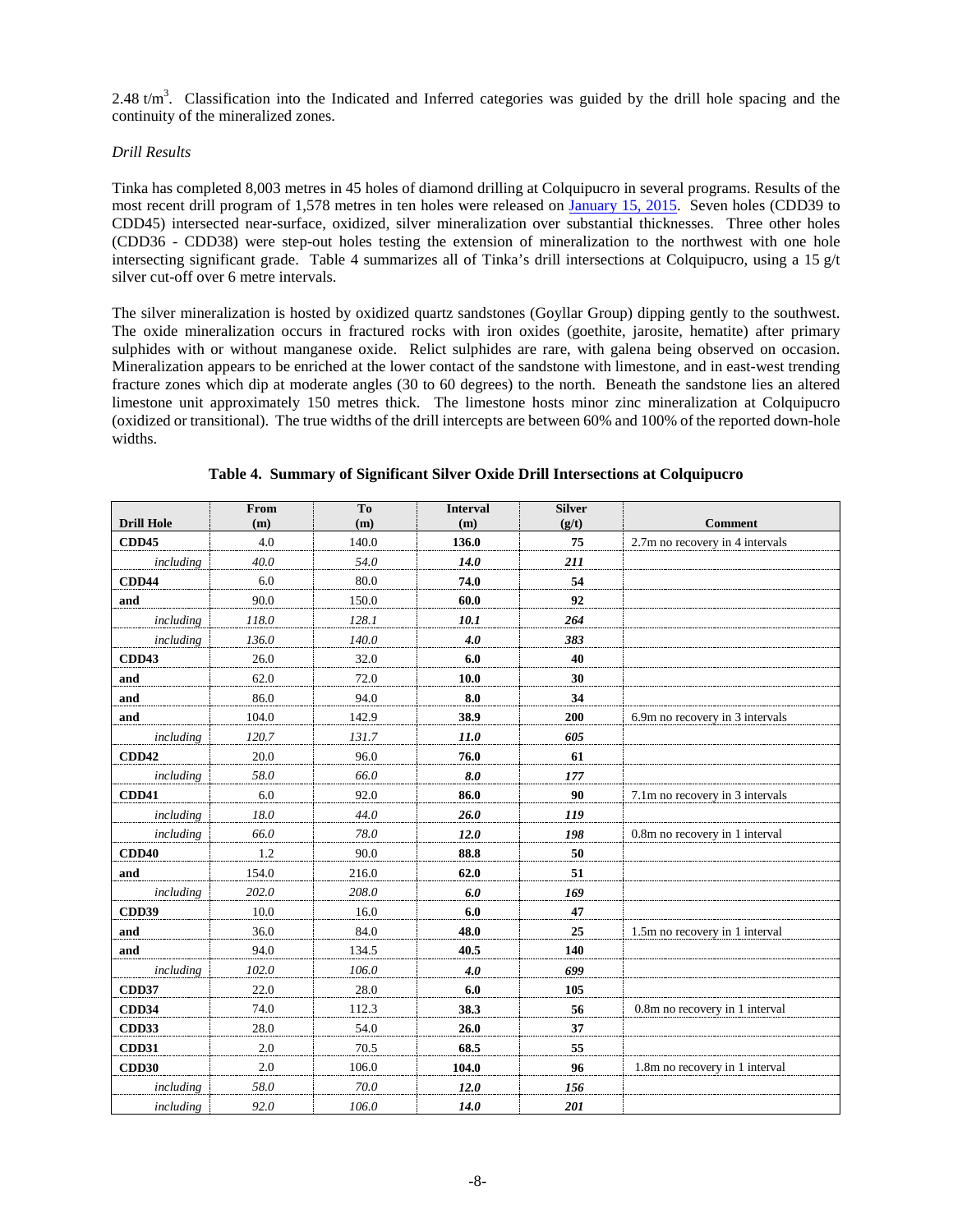|                                   | From       | To           | <b>Interval</b> | <b>Silver</b> |                                                   |
|-----------------------------------|------------|--------------|-----------------|---------------|---------------------------------------------------|
| <b>Drill Hole</b><br><b>CDD29</b> | (m)<br>2.0 | (m)<br>124.0 | (m)<br>122.0    | (g/t)<br>76   | <b>Comment</b><br>3.8m no recovery in 2 intervals |
|                                   | 44.0       | 68.0         |                 |               |                                                   |
| including<br>including            | 106.0      | 120.0        | 24.0<br>14.0    | 123<br>189    | 0.4m no recovery in 1 interval                    |
| and                               | 158.0      | 180.0        | 22.0            | 23            | 3.9m no recovery in 2 intervals                   |
| CDD28                             | 22.0       | 132.0        | 108.0           | 57            | 3.6m no recovery in 2 intervals                   |
| including                         | 128.0      | 132.0        | 4.0             | 521           |                                                   |
| <b>CDD27</b>                      | 94.0       | 136.7        | 42.7            | 96            |                                                   |
| including                         | 118.0      | 126.0        | 8.0             | 298           |                                                   |
| CDD <sub>26</sub>                 | 24.0       | 32.5         | 8.5             | 206           |                                                   |
| and                               | 84.0       | 162.0        | 78.0            | 38            |                                                   |
| <b>CDD25</b>                      | 6.0        | 52.0         | 46.0            | 35            |                                                   |
| and                               | 70.0       | 114.0        | 44.0            | 36            |                                                   |
| <b>CDD24</b>                      | 30.0       | 62.0         | 32.0            | 48            |                                                   |
| <b>CDD23</b>                      | 12.0       | 92.0         | 80.0            | 105           |                                                   |
| including                         | 20.0       | 30.0         | 10.0            | 199           |                                                   |
| including                         | 38.0       | 52.0         | 14.0            | 179           |                                                   |
| including                         | 82.0       | 86.0         | 4.0             | 306           |                                                   |
| CDD <sub>22</sub>                 | 12.0       | 98.0         | 86.0            | 80            | 1.5m no recovery in 1 interval                    |
| including                         | 14.0       | 28.0         | 14.0            | 132           |                                                   |
| including                         | 89.6       | 96.0         | 6.4             | 214           |                                                   |
| CDD <sub>21</sub>                 | 14.0       | 108.0        | 94.0            | 91            | 1.3m no recovery in 1 interval                    |
| including                         | 66.0       | 78.0         | 12.0            | 125           |                                                   |
| CDD20                             | 22.0       | 88.0         | 66.0            | 30            | 10.4m no recovery in 2 workings                   |
| CDD19                             | 16.0       | 68.0         | 52.0            | 128           |                                                   |
| including                         | 56.0       | 64.0         | 8.0             | 425           |                                                   |
| CDD18                             | 100.0      | 124.5        | 24.5            | 23            | 0.5m no recovery in 1 interval                    |
| CDD16                             | 50.0       | 68.0         | 18.0            | 37            |                                                   |
| and                               | 85.0       | 98.0         | 13.0            | 102           |                                                   |
| $\mathbf{and}$                    | 118.0      | 146.0        | 28.0            | 25            | 3.4m no recovery in 2 intervals                   |
| CDD14                             | 22.0       | 32.0         | 10.0            | 66            |                                                   |
| and                               | 18.0       | 88.0         | 70.0            | 123           |                                                   |
| including                         | 50.0       | 62.0         | 12.0            | 240           |                                                   |
| and                               | 104.0      | 118.0        | 14.0            | 87            |                                                   |
| <b>CDD12</b>                      | 20.0       | 62.0         | 42.0            | 31            |                                                   |
| and                               | 70.0       | 92.0         | 22.0            | 71            |                                                   |
| including                         | 84.0       | 90.0         | 6.0             | 157           |                                                   |
| <b>CDD11</b>                      | 0.0        | 80.0         | 80.0            | 65            |                                                   |
| including                         | 2.0        | $8.0\,$      | $6.0$           | 221           |                                                   |
| and                               | 88.0       | 146.0        | 58.0            | 123           |                                                   |
| including                         | 138.0      | 146.0        | 8.0             | 551           |                                                   |
| CDD10                             | 120.0      | 142.0        | 22.0            | 31            |                                                   |
| CDD9                              | 42.0       | 66.0         | 24.0            | 39            |                                                   |
| CDD7                              | 80.0       | 88.0         | 8.0             | 113           |                                                   |
| CD <sub>D</sub> 6                 | $0.0\,$    | 66.0         | 66.0            | 83            |                                                   |
| including                         | 0.0        | 8.0          | 8.0             | 103           |                                                   |
| including                         | 28.0       | 52.0         | <b>24.0</b>     | 129           |                                                   |
| and                               | 116.0      | 120.0        | 4.0             | 212           |                                                   |
| CDD4                              | $0.0\,$    | 54.0         | 54.0            | 67            |                                                   |
| including                         | 14.0       | 26.0         | 12.0            | 176           |                                                   |
| and                               | 96.0       | 128.0        | 32.0            | 265           |                                                   |
| including                         | 122.0      | 128.0        | 6.0             | 1003          |                                                   |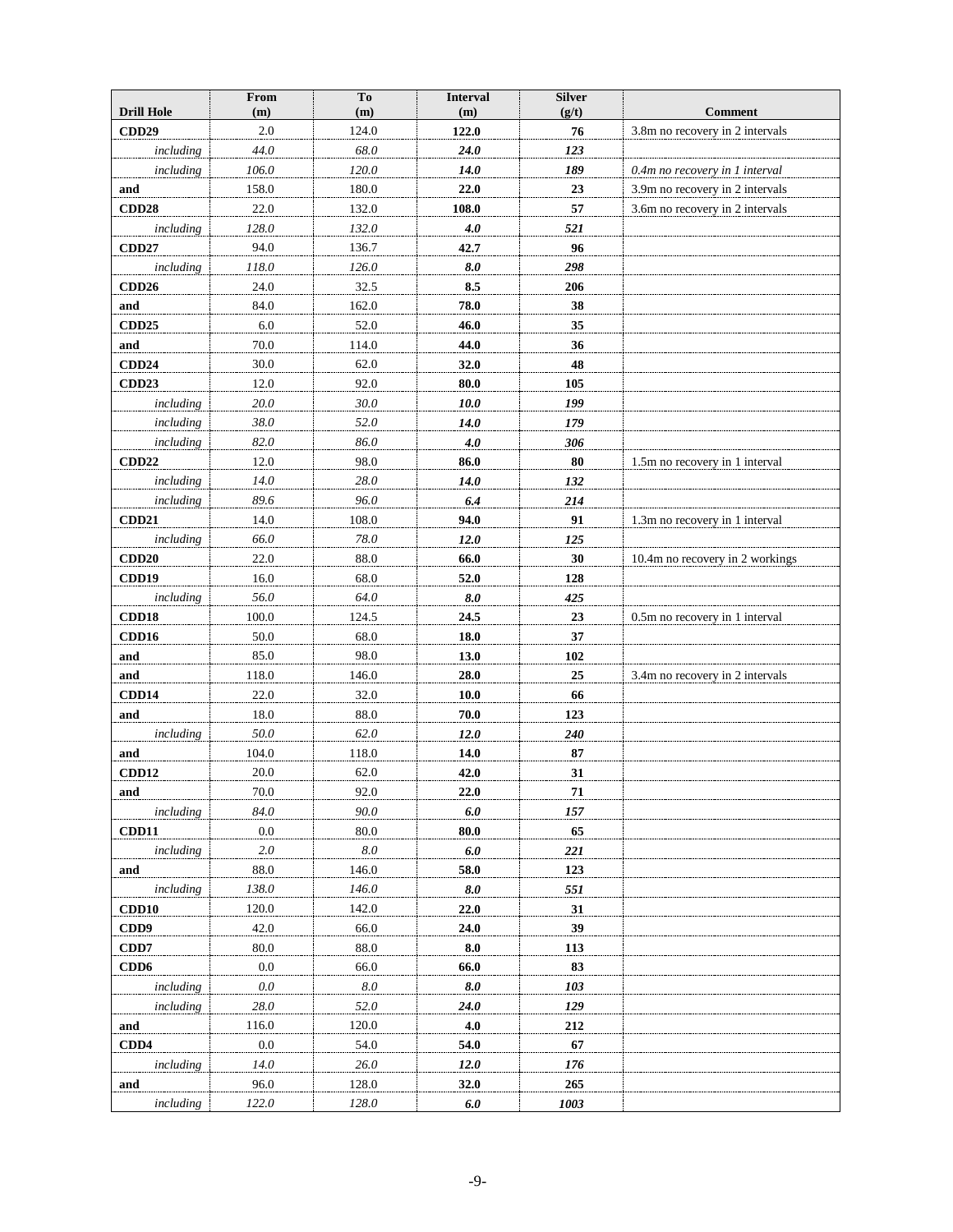|                      | From                       | т.           | Interval | <b>Silver</b> |         |
|----------------------|----------------------------|--------------|----------|---------------|---------|
| <b>Drill Hole</b>    | m                          | $\mathbf{m}$ | m        |               | Comment |
| CDD3                 |                            |              | 32 1     |               |         |
|                      |                            |              |          | 481           |         |
| ano                  |                            | 148.0        |          | 664           |         |
| and                  | 162 O                      | 186.0        |          |               |         |
| CDD <sub>2</sub><br> |                            |              | 36.0     |               |         |
| CD <sub>D</sub> 1    |                            | 34 (         | 34.0     |               |         |
| ıncl                 | -------------------------- |              |          |               |         |
| and                  | 66.0                       | 106.0        |          |               |         |

**Disclaimer: Non-recovered intervals have been assumed to contain zero grade. NSR = No significant result.**

## *Upcoming Exploration*

Detailed metallurgical test work of the silver oxide mineralization will be undertaken during Q2 2015. This work will determine the likely recoveries of any future silver leach operation management is assessing several options to advance this project.

Readers are encouraged to read the entire technical report entitled "Technical Report on the Mineral Resource Estimate for the Ayawilca-Colquipucro Property, Department of Pasco, Peru", dated March 25, 2015 which can be found under the Company's profile on SEDAR at [http://www.sedar.com](http://www.sedar.com/) or on the Company's website at [http://www.tinkaresources.com](http://www.tinkaresources.com/)

# *Other Projects in Peru*

## *Rurimarac*

The Rurimarac gold project, located in the Department of Ancash in central Peru, is located 35 km from Barrick's Pierina gold mine (10 Moz). The property consists of two 100%-owned mining concessions for 2,000 ha.

Tinka announced during September 2014 it had entered into an option agreement with Mariana Resources Limited ("Mariana") (AIM: MARL) whereby Mariana can earn up to 70% of Rurimarac properties under the following terms:

- Mariana can earn 51% of Rurimarac by drilling 1,500 metres on the property ('First Option') within 12 months of receipt of the approval to initiate drilling activities from the Peruvian authorities.
- Mariana can earn an additional 19% of the Rurimarac property by drilling a further 3,000 metres within two years of attaining a 51% interest ('Second Option').
- If Mariana exercises the First Option and/or the Second Option, a joint venture will be structured pursuant to the relevant interests of both parties. Dilution below 10% will convert to a 2.5% net smelter return royalty, of which 1% may be purchased under certain conditions for US \$1 million.

The principal target at Rurimarac lies beneath an outcropping zone of oxide gold mineralization at the contact between siltstone and diorite exposed for almost 1km. Previous sampling in 65 pit and trench samples up to 1 metre deep ranged in grade from 0.1 g/t to 39 g/t gold, with an average grade of 5.1 g/t gold. A single past drill hole which tested the main geochemical target intersected 6 metres @ 3.3g/t gold from 60 metres depth in oxidized rocks.

# *Parihuana*

The Company has a 50% joint-venture interest with Duran Ventures Inc. on the Parihuana properties in the Department of Ayacucho 350 km southeast of Lima. The property covers 1,500 hectares of mining concessions. A number of small artisanal mine workings are known. A ground magnetic survey was completed in Q4 2014. This was followed up with surface sampling and mapping in Q1 2015, which identified copper-bearing skarn in limited outcrop surrounding an intrusive rock. The data is currently being interpreted.

# *Pampa Blanca*

Pampa Blanca consists of two granted mineral concessions for 1,600 ha located in the Department of Ayacucho 300 km southeast of Lima. No significant zones of mineralization were identified, and no further work is planned.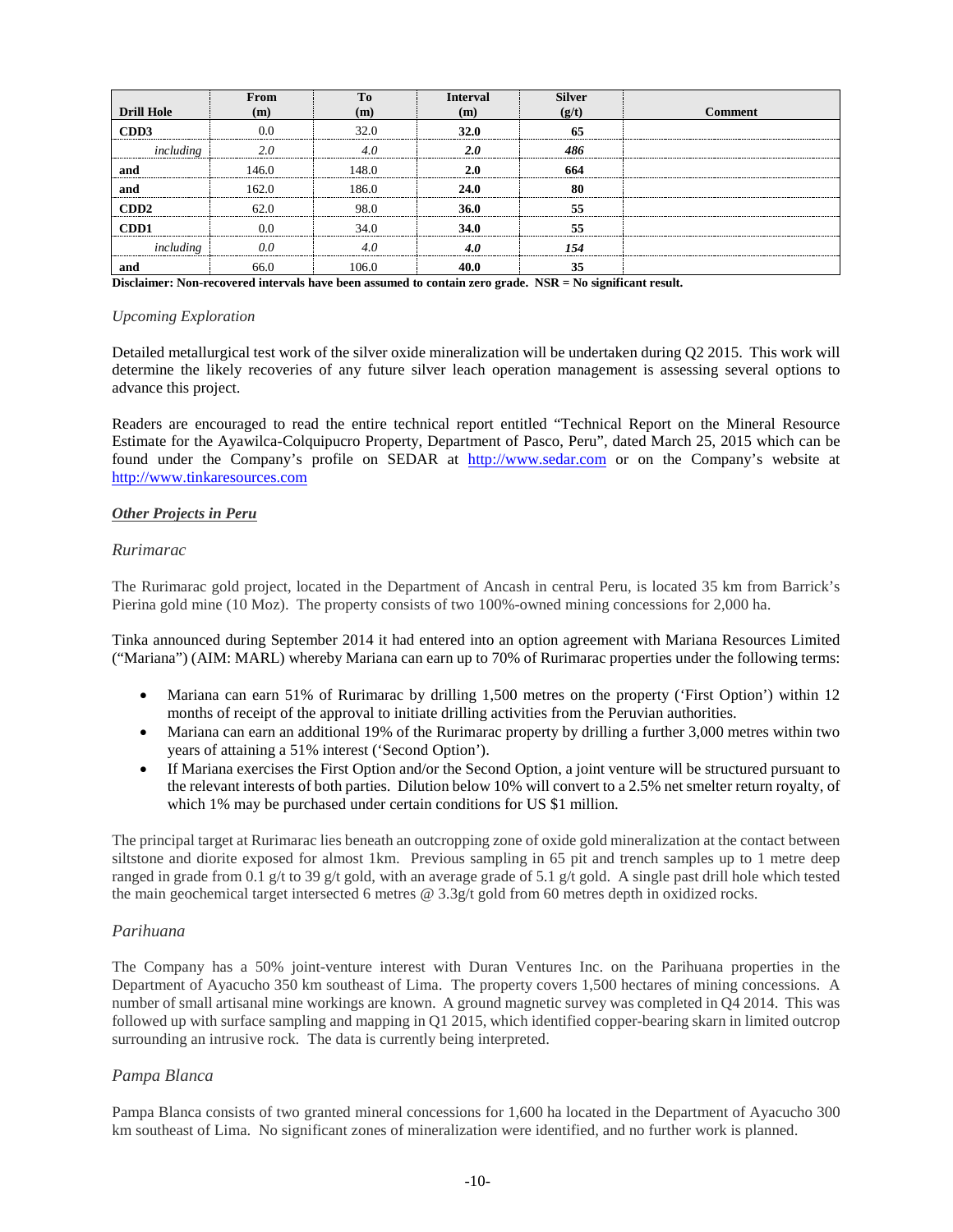# **Qualified Person**

The qualified person for the Company's projects, Dr. Graham Carman (FAUSIMM), President and CEO of the Company, has reviewed and approved the technical information in this MD&A.

# **Selected Financial Data**

The following selected financial information is derived from the unaudited condensed consolidated interim financial statements of the Company.

|                                      |                              | Fiscal 2015           |                           |                              | <b>Fiscal 2014</b>           |                       | <b>Fiscal 2013</b>           |                             |
|--------------------------------------|------------------------------|-----------------------|---------------------------|------------------------------|------------------------------|-----------------------|------------------------------|-----------------------------|
|                                      | <b>Mar. 31</b><br>2015<br>\$ | Dec. 31<br>2014<br>\$ | <b>Sept. 30</b><br>2014   | <b>Jun. 30</b><br>2014<br>\$ | <b>Mar. 31</b><br>2014<br>\$ | Dec. 31<br>2013<br>\$ | <b>Sept. 30</b><br>2013<br>S | <b>Jun. 30</b><br>2013<br>S |
| <b>Operations:</b>                   |                              |                       |                           |                              |                              |                       |                              |                             |
| Revenues                             | Nil                          | Nil                   | Nil                       | Nil                          | Nil                          | Nil                   | Nil                          | Nil                         |
| <b>Expenses</b>                      | (365,039)                    |                       | $(415,041)$ $(1,275,698)$ | (265, 424)                   | (280, 652)                   | (293,080)             | (279, 605)                   | (220, 859)                  |
| Other items                          | 99,574                       | 45.708                | (1,744,396)               | (6,734)                      | 28,890                       | 32,123                | (43, 498)                    | (15,999)                    |
| Net loss and<br>comprehensive loss   | (265, 465)                   |                       | $(369,333)$ $(3,020,094)$ | (272, 158)                   | (251,762)                    | (260, 957)            | (323, 103)                   | (236, 858)                  |
| Loss per share<br>-basic and diluted | (0.00)                       | (0.00)                | (0.04)                    | (0.00)                       | (0.00)                       | (0.00)                | (0.02)                       | (0.00)                      |
| Dividends per share                  | Nil                          | Nil                   | Nil                       | Nil                          | Nil                          | Nil                   | Nil                          | Nil                         |
| <b>Balance Sheet:</b>                |                              |                       |                           |                              |                              |                       |                              |                             |
| Working capital<br>(deficiency)      | 2,500,327                    | 3,313,893             | 5,490,211                 | (71,310)                     | 291,704                      | 1,134,633             | 1,440,632                    | 2,228,112                   |
| Total assets                         | 19,010,500                   | 19,251,893            | 19,698,993                | 12,686,543                   | 12,415,332                   | 12,614,148            | 11,868,307                   | 11,921,621                  |
| Total long-term liabilities          | Nil                          | Nil                   | Nil                       | Nil                          | Nil                          | Nil                   | Nil                          | Nil                         |

#### **Results of Operations**

*Three Months Ended March 31, 2015 Compared to Three Months Ended December 31, 2014*

During the three months ended March 31, 2015 ("Q2") the Company reported a net loss of \$265,465, compared to a net loss of \$369,333 for the three months ended December 31, 2014 ("Q1"), a decrease in loss of \$103,868. The decrease in loss in Q2 was attributed primarily to:

- (i) a decrease of \$27,192 in audit fees in Q2 due to the timing of billings for the audit of the Company's year-end financial statements; and
- (ii) a decrease of \$28,128 in share-based compensation. During Q1 the Company granted share options to purchase 350,000 common shares and recorded compensation expense of \$26,835. During Q2 the Company did not grant any share options. In addition during Q2 the Company recorded share-based compensation of \$17,814 compared to \$19,107 in Q1 on the vesting of share options which were previously granted.

*Six Months Ended March 31, 2015 Compared to Six Months Ended March 31, 2014*

During the six months ended March 31, 2015 (the "2015 period"), the Company reported a net loss of \$634,798 (\$0.00 per share), compared to a net loss of \$512,719 (\$0.01 per share) for the six months ended March 31, 2014 (the "2014 period"), an increase in loss of \$122,079.

General and administrative expenses increased by \$206,348, from \$573,732 during the 2014 period to \$780,080 during the 2015 period. Specific expenses of note are as follows:

(i) during the 2015 period the Company was billed \$24,375 (2014 - \$21,800) for accounting and administration services provided by Chase Management Ltd. ("Chase") a private company owned by Mr. Nick DeMare, the Chief Financial Officer ("CFO") and a director of the Company. In addition, the Company was billed \$2,010 (2014 - \$2,010) by Chase for office space provided;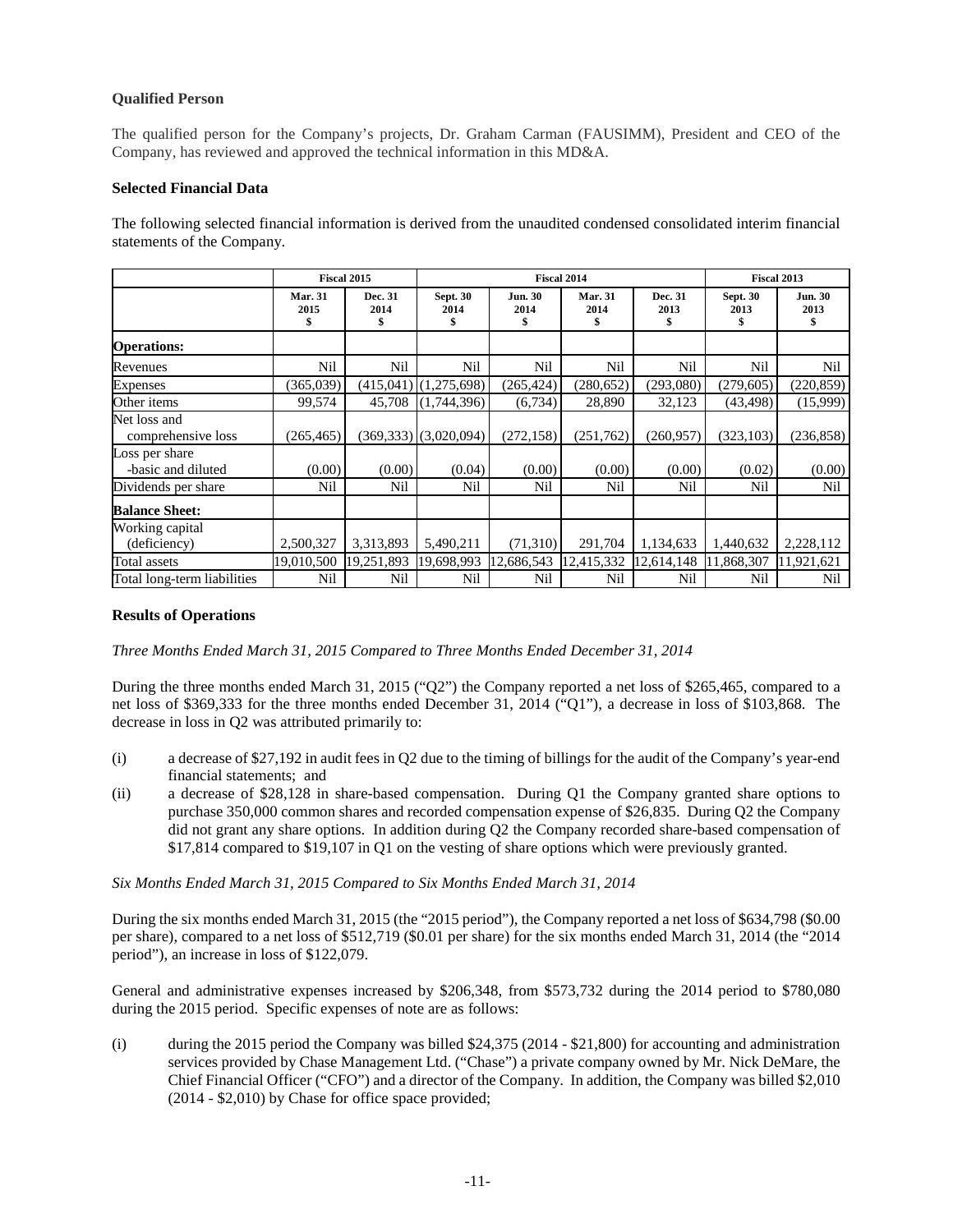- (ii) Dr. Carman is paid a monthly fee of \$18,333 in his capacity as President of the Company. During the 2015 period the Company paid \$110,000 to Dr. Carman. During the 2014 period the Company paid \$60,000 (\$10,000 per month) to Mr. Carter as the Company's then President;
- (iii) during the 2015 period the Company incurred \$90,973 (2014 \$53,218) for professional expenses, of which \$47,100 (2014 - \$39,300) was billed by private companies owned by certain directors and Mr. Nebocat, the former Vice-President of Exploration of the Company, \$15,938 (2014 - \$8,745) was reimbursed to public companies with certain common directors for shared personnel, office and other costs and \$27,935 (2014 - \$5,173) was billed by various parties for financial advisory services. The Company also capitalized \$45,900 (2014 - \$35,700) professional fees, which was billed by a private company owned by the former VP Exploration of the Company, to exploration and evaluation assets;
- (iv) share-based compensation of \$26,835 (2014 \$31,396) was recorded during the 2015 period relating to the granting of 350,000 (2014 - 220,000) share options. During the 2015 period the Company also recorded share-based compensation of \$36,921 (2014 - \$nil) on the vesting of stock options which were previously granted;
- (v) during the 2015 period the Company paid \$13,500 (2014 \$34,500) for investor relations costs. See also "Investor Relations Activities";
- (vi) corporate development expenses decreased by \$19,794 from \$21,293 during the 2014 period to \$1,499 during the 2015 period. During the 2015 period the Company significantly curtailed participation in corporate development programs;
- (vii) audit fees of \$32,808 (2014 \$30,015) were incurred for the Company's year-end financial statements; and
- (viii) increase of \$97,258 during the 2015 period in legal, office, transfer agent and other costs, reflecting the additional organizational structure resulting from the Darwin acquisition and increased shareholder base.

The increase in the general and administrative expenses during the 2015 period was partially offset by a \$69,080 increase in foreign exchange gain.

During the 2015 period the Company capitalized \$2,436,522 (2014 - \$1,790,095) for mineral property interests exploration expenditures and acquisition costs, comprising \$711,519 (2014 - \$202,120) on the Colquipucro Project, \$1,465,091 (2014 - \$1,390,161) on the Ayawilca Project and \$259,912 (2014 - \$197,814) for IVA tax in Peru. In July 2014 the Company also completed the acquisition of Darwin, resulting in \$1,877,826 acquisition costs attributed to the Suriloma Property and \$262,297 attributed to other concessions in Peru. In August 2014 the Company determined to terminate the option agreements on the Suriloma Property and, accordingly, recorded an impairment charge of \$1,877,816. See also "Exploration Projects".

The carrying costs of the Company's exploration and evaluation assets are as follows:

|             |                             | As at March 31, 2015                           |                    | As at September 30, 2014 |                                                |                    |  |
|-------------|-----------------------------|------------------------------------------------|--------------------|--------------------------|------------------------------------------------|--------------------|--|
|             | <b>Acquisition</b><br>Costs | <b>Deferred</b><br><b>Exploration</b><br>Costs | <b>Total</b><br>\$ | Acquisition<br>Costs     | <b>Deferred</b><br><b>Exploration</b><br>Costs | <b>Total</b><br>\$ |  |
| Colquipucro | 278.289                     | 6,879,672                                      | 7.157.961          | 278.289                  | 6.168.153                                      | 6,446,442          |  |
| Ayawilca    | 78,352                      | 6,857,053                                      | 6,935,405          | 78,352                   | 5,391,962                                      | 5,470,314          |  |
| Other       |                             | 2,065,269                                      | 2,065,269          | $\overline{\phantom{a}}$ | 1,805,357                                      | 1,805,357          |  |
|             | 356,641                     | 15,801,994                                     | 16,158,635         | 356,641                  | 13,365,472                                     | 13,722,113         |  |

Exploration and evaluation activities incurred during the six months ended March 31, 2015 and fiscal 2014 are as follows:

|                                      | Colquipucro | Avawilca  | <b>Suriloma</b><br>\$    | Other<br>Œ               | <b>Total</b> |
|--------------------------------------|-------------|-----------|--------------------------|--------------------------|--------------|
| <b>Balance at September 30, 2013</b> | 5,771,337   | 3,088,398 | $\overline{\phantom{0}}$ | 1,243,275                | 10,103,010   |
| <b>Exploration costs</b>             |             |           |                          |                          |              |
| Assays                               | 37.943      | 63,384    |                          | $\overline{\phantom{a}}$ | 101,327      |
| Camp costs                           | 55,155      | 153,534   |                          | $\overline{\phantom{0}}$ | 208,689      |
| Community relations                  | 15.409      | 128,273   |                          | $\overline{\phantom{a}}$ | 143,682      |
| Consulting                           | 2.400       | 12.447    |                          | $\overline{\phantom{a}}$ | 14,847       |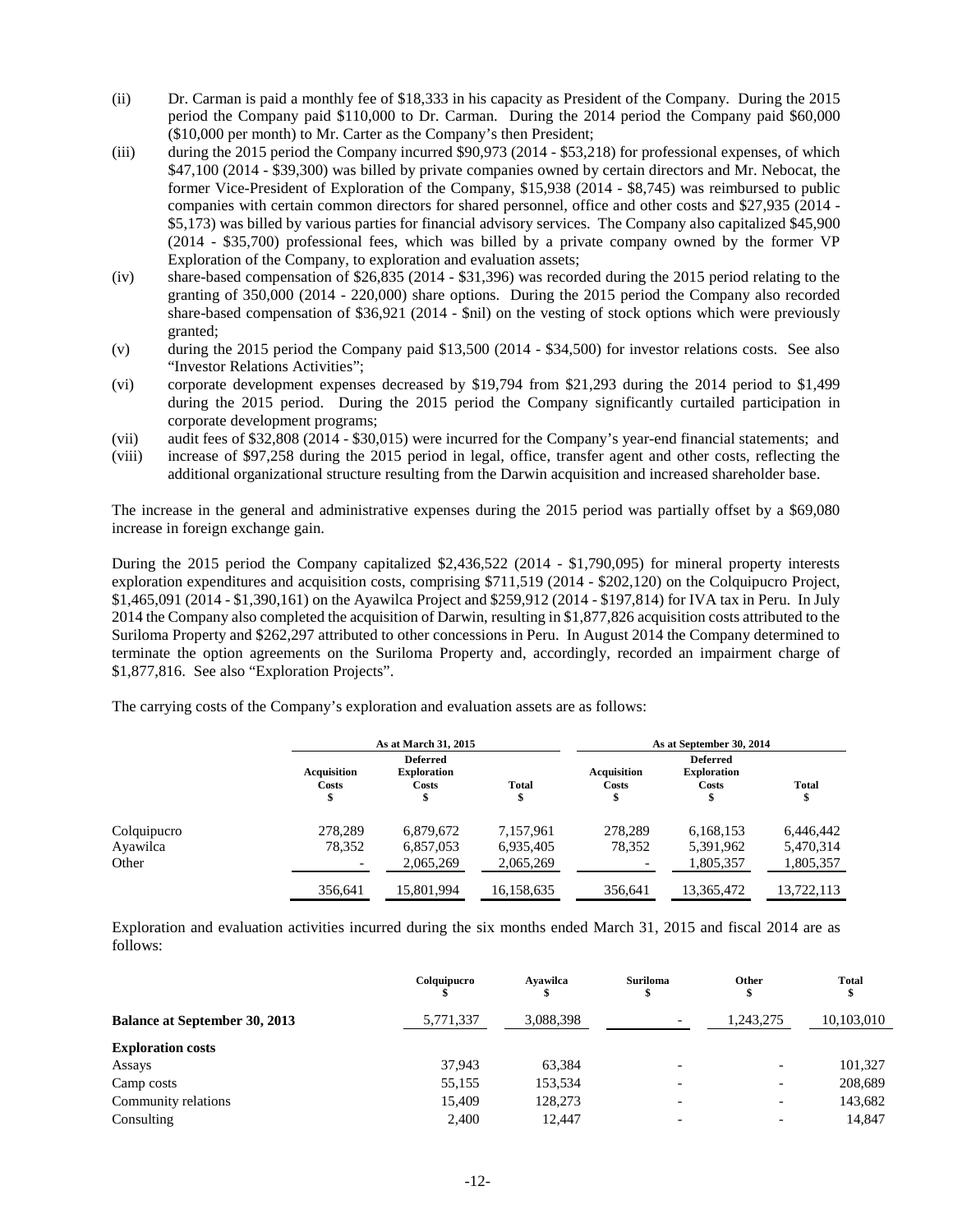|                                               | Colquipucro<br>\$        | Ayawilca  | <b>Suriloma</b><br>\$ | Other<br>\$ | <b>Total</b><br>\$ |
|-----------------------------------------------|--------------------------|-----------|-----------------------|-------------|--------------------|
| Depreciation of property, plant and equipment | 6,026                    | 24,207    |                       |             | 30,233             |
| Drilling                                      | 36,461                   | 947,429   |                       |             | 983,890            |
| Environmental                                 | 8,037                    | 10,559    |                       |             | 18,596             |
| <b>Exploration</b> site                       | 47,595                   | 174,924   |                       |             | 222,519            |
| Field equipment                               | 14,302                   | 90,774    |                       |             | 105,076            |
| Fuel                                          | 17,446                   | 148,800   |                       |             | 166,246            |
| Geological                                    | 66,292                   | 181,648   |                       |             | 247,940            |
| Geophysics                                    | $\overline{a}$           | 54,766    |                       |             | 54,766             |
| <b>Salaries</b>                               | 281,513                  | 135,277   |                       |             | 416,790            |
| Transportation                                | 13,061                   | 198,516   |                       |             | 211,577            |
| Travel                                        | 2,343                    | 3,010     |                       |             | 5,353              |
| VAT incurred                                  |                          |           |                       | 316,841     | 316,841            |
| VAT recovered                                 |                          |           |                       | (17,056)    | (17,056)           |
|                                               | 603,983                  | 2,327,548 |                       | 299,785     | 3,231,316          |
| <b>Acquisition costs</b>                      |                          |           |                       |             |                    |
| Acquired on Acquisition                       |                          |           | 1,877,826             | 262,297     | 2,140,123          |
| Concession payments                           | 71,122                   | 54,368    |                       |             | 125,490            |
|                                               | 71,122                   | 54,368    | 1,877,826             | 262,297     | 2,265,613          |
| <b>Impairment</b>                             |                          |           | (1,877,826)           |             | (1,877,826)        |
| <b>Balance at September 30, 2014</b>          | 6,446,442                | 5,470,314 |                       | 1,805,357   | 13,722,113         |
| <b>Exploration costs</b>                      |                          |           |                       |             |                    |
| Assays                                        | 16,549                   | 92,511    |                       |             | 109,060            |
| Camp costs                                    | 24,327                   | 58,846    |                       |             | 83,173             |
| Community relations                           | 18,076                   | 34,381    |                       |             | 52,457             |
| Consulting                                    | 57,389                   | 57,389    |                       |             | 114,778            |
| Depreciation                                  | 4,791                    | 10,325    |                       |             | 15,116             |
| Drilling                                      | 223,256                  | 494,916   |                       |             | 718,172            |
| Environmental                                 | 9,371                    | 8,947     |                       |             | 18,318             |
| <b>Exploration</b> site                       | 29,080                   | 87,503    |                       |             | 116,583            |
| Field equipment                               | 2,848                    | 49,600    |                       |             | 52,448             |
| Fuel                                          | 25,818                   | 106,209   |                       |             | 132,027            |
| Geological                                    | 31,326                   | 83,733    |                       |             | 115,059            |
| Geophysics                                    |                          | 104,640   |                       |             | 104,640            |
| Metallurgical test work                       |                          | 2,916     |                       |             | 2,916              |
| Salaries                                      | 241,274                  | 182,625   |                       |             | 423,899            |
| Transportation                                | 25,045                   | 88,181    |                       |             | 113,226            |
| Travel                                        | 2,369                    | 2,369     |                       |             | 4,738              |
| VAT incurred                                  | $\overline{\phantom{a}}$ |           |                       | 259,912     | 259,912            |
|                                               | 711,519                  | 1,465,091 |                       | 259,912     | 2,436,522          |
| <b>Balance at March 31, 2015</b>              | 7,157,961                | 6,935,405 |                       | 2,065,269   | 16,158,635         |

During the six months ended March 31, 2015 the Company did not complete any equity financings.

During the six months ended March 31, 2014 the Company completed a non-brokered private placement financing of 2,769,480 units at a price of \$0.50 per unit for gross proceeds of \$1,384,740. In addition the Company received \$21,600 from the exercise of share options. The funds were allocated for exploration on the Company's Colquipucro and Ayawilca projects and general working capital purposes.

## **Financial Condition / Capital Resources**

The Company's ability to continue as a going concern is dependent upon the ability of the Company to obtain the necessary financing to develop properties and to establish future profitable production. To date the Company has not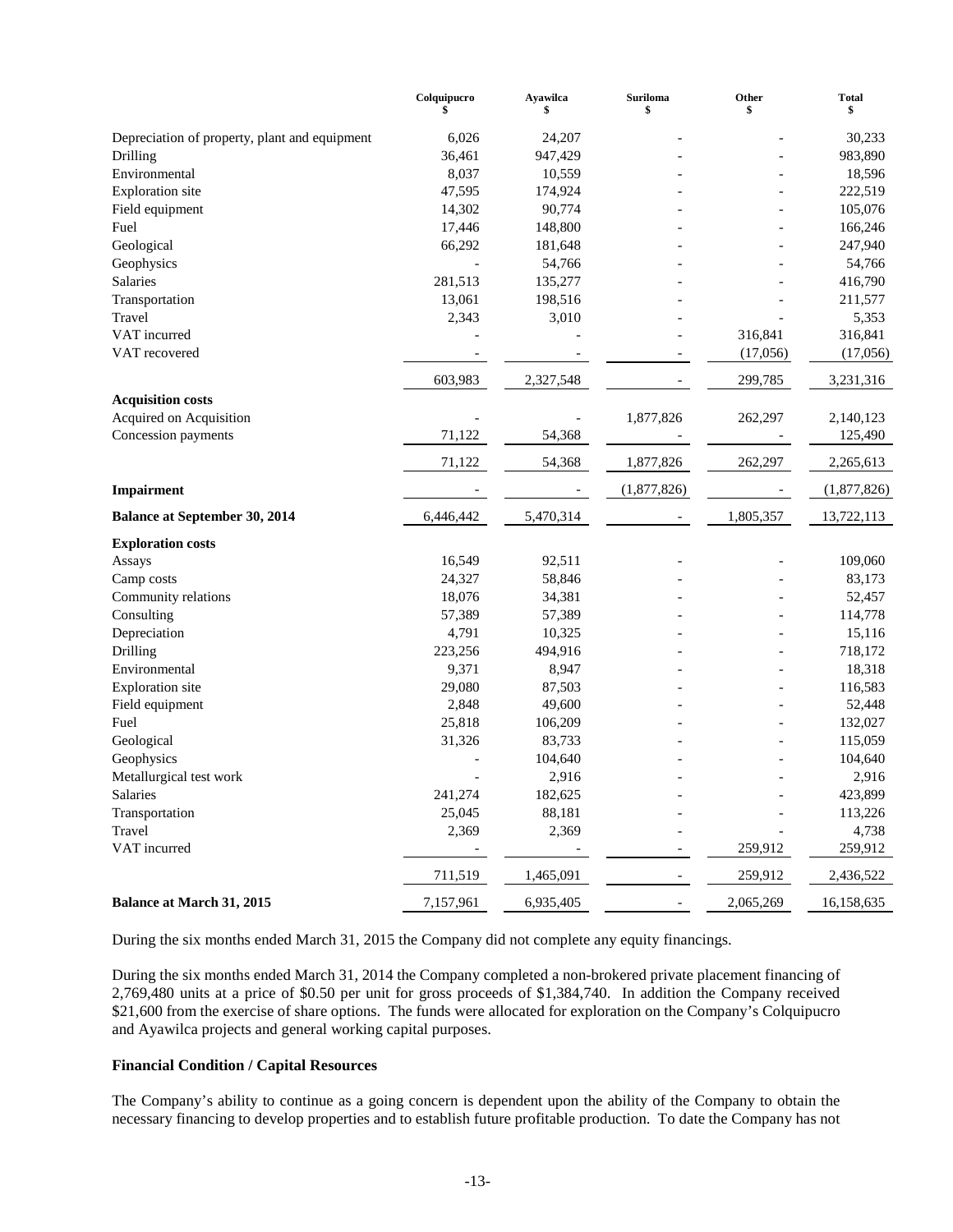earned significant revenues and is considered to be in the exploration stage. The Company's operations are funded from equity financings which are dependent upon many external factors and may be difficult to impossible to secure or raise when required. As at March 31, 2015 the Company had cash of \$2,721,467 and working capital in the amount of \$2,500,327. The Company has budgeted approximately \$5,000,000 for its drill programs on Ayawilca and Colquipucro, of which approximately \$2,450,000 has been spent during the 2015 period. In May 2015 the Company completed a private placement financing of \$7,429,485. See "Company Overview". With the funding, the Company has sufficient funds to complete its current exploration budget. Exploration activities may change as a result of ongoing results and recommendations or the Company may acquire additional properties which may entail significant exploration commitments. While the Company has been successful in securing financings in the past, there is material uncertainty it will be able to do so in the future.

# **Off-Balance Sheet Arrangements**

The Company has no off-balance sheet arrangements.

## **Proposed Transactions**

The Company has no proposed transactions.

## **Critical Accounting Estimates**

The preparation of financial statements in conformity with IFRS requires management to make estimates and assumptions that affect the reported amounts of assets and liabilities and disclosure of contingent assets and liabilities at the date of the financial statements, and the reported amounts of revenues and expenditures during the reporting period. Examples of significant estimates made by management include estimating the fair values of financial instruments, valuation allowances for deferred income tax assets and assumptions used for share-based compensation. Actual results may differ from those estimates.

A detailed summary of all the Company's significant accounting policies is included in Note 3 to the September 30, 2014 annual consolidated financial statements.

#### **Changes in Accounting Policies**

There are no changes in accounting policies.

#### **Transactions with Related Parties**

A number of key management personnel, or their related parties, hold positions in other entities that result in them having control or significant influence over the financial or operating policies of those entities. Certain of these entities transacted with the Company during the reporting period.

#### (a) *Transactions with Key Management Personnel*

During the six months ended March 31, 2015 and 2014 the following amounts were incurred with respect to the Company's current CEO (Dr. Carman), the former CEO (Mr. Andrew Carter), the Company's former VP Exploration (Mr. John Nebocat), and the Company's CFO (Mr. Nick DeMare):

|                                       | 2015<br>\$ | 2014<br>\$ |
|---------------------------------------|------------|------------|
| Management fees - Dr. Carman          | 110,000    |            |
| Management fees -Mr. Carter           |            | 60,000     |
| Professional fees - Mr. DeMare        | 15,000     | 9,000      |
| Professional fees - Mr. Nebocat       | 54,000     | 54,000     |
| Share-based compensation - Dr. Carman | 34,999     |            |
|                                       | 213.999    | 123.000    |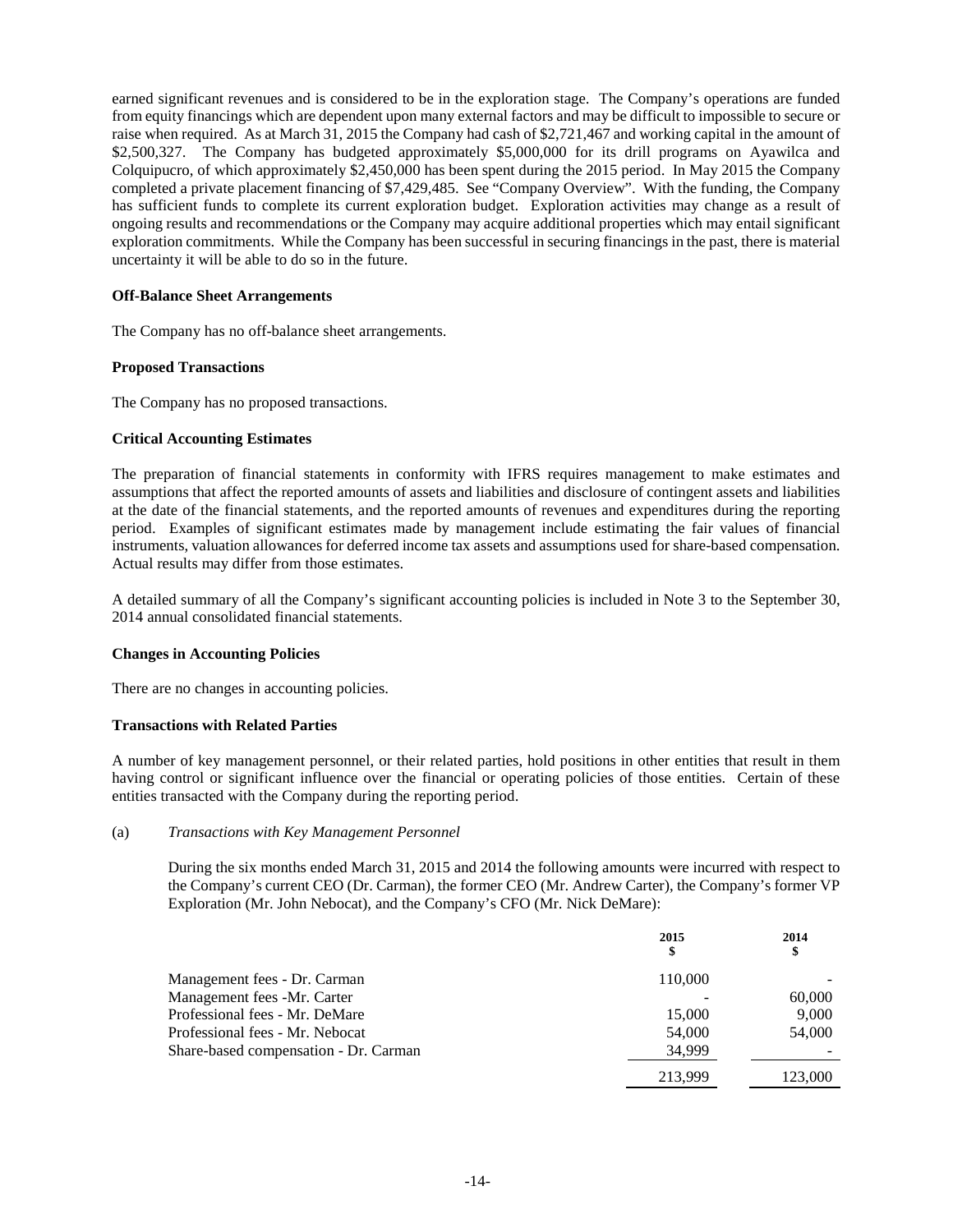The Company has expensed \$133,100 (2014 - \$87,300) of key management compensation to operations and capitalized \$45,900 (2014 - \$35,700) to exploration and evaluation assets.

As at March 31, 2015, \$27,333 (2014 - \$10,500) remained unpaid.

On April 20, 2015, Mr. Fernandez-Baca was granted share options to purchase up to 390,000 common shares of the Company at an exercise price of \$0.30 per share, expiring April 30, 2018.

## (b) *Transactions with Other Related Parties*

(i) During the six months ended March 31, 2015 the Company incurred \$24,000 (2014 - \$12,000) for professional services provided by non-management directors of the Company (Messrs. David Henstridge and William Lee).

As at March 31, 2015, \$10,000 (2014 - \$3,000) remained unpaid.

- (ii) During six months ended March 31, 2015 the Company incurred a total of \$24,375 (2014 \$21,800) with Chase, a private corporation owned by Mr. DeMare, for accounting and administrative services provided by Chase personnel, excluding Mr. DeMare, and \$2,010 (2014 - \$2,010) for rent. As at March 31, 2015, \$6,270 (2014 - \$6,470) remained unpaid.
- (c) The Company shared personnel, office and other costs with two public companies, Tasman Metals Ltd. ("Tasman") and Mawson Resources Limited ("Mawson"). Mr. DeMare and Mr. Henstridge are also directors of Tasman and Mawson. During six months ended March 31, 2015 the Company incurred \$15,938 (2014 - \$8,745) for expenses. As at March 31, 2015, \$2,610 (2014 - \$3,060) remained unpaid.

# **Risks and Uncertainties**

The Company competes with other mining companies, some of which have greater financial resources and technical facilities, for the acquisition of mineral concessions, claims and other interests, as well as for the recruitment and retention of qualified employees.

The Company is in compliance with all material regulations applicable to its exploration activities. Existing and possible future environmental legislation, regulations and actions could cause additional expense, capital expenditures, restrictions and delays in the activities of the Company, the extent of which cannot be predicted. Before production can commence on any properties, the Company must obtain regulatory and environmental approvals. There is no assurance that such approvals can be obtained on a timely basis or at all. The cost of compliance with changes in governmental regulations has the potential to reduce the profitability of operations.

The Company's mineral properties are located in Peru and consequently the Company is subject to certain risks, including currency fluctuations and possible political or economic instability which may result in the impairment or loss of mining title or other mineral rights, and mineral exploration and mining activities may be affected in varying degrees by political stability and governmental regulations relating to the mining industry.

#### **Investor Relations Activities**

Effective August 1, 2014 the Company engaged Albis Capital Corp. ("Albis") to act as investor relations consultants to the Company. The principals of Albis are Mr. James Powell and Ms. Seema Sindwani. Albis works with the Company to, among other things, develop a strategy to enhance and expand the Company's exposure in North America and Europe, provide market awareness, promotion and arrange road shows (the "Investor Relations Program"). Under the contract, Albis was paid a monthly fee of \$2,500. During the 2015 period the Company was billed a total of \$10,000 by Albis. Effective February 16, 2015 Mr. Powell resigned from his position and Ms. Sindwani took over the Investor Relations Program at a monthly fee of \$1,750. During the 2015 period the Company was billed a total of \$3,500 by Ms. Sindwani.

In addition the Company updates its website (www.tinkaresources.com) on a continuous basis.